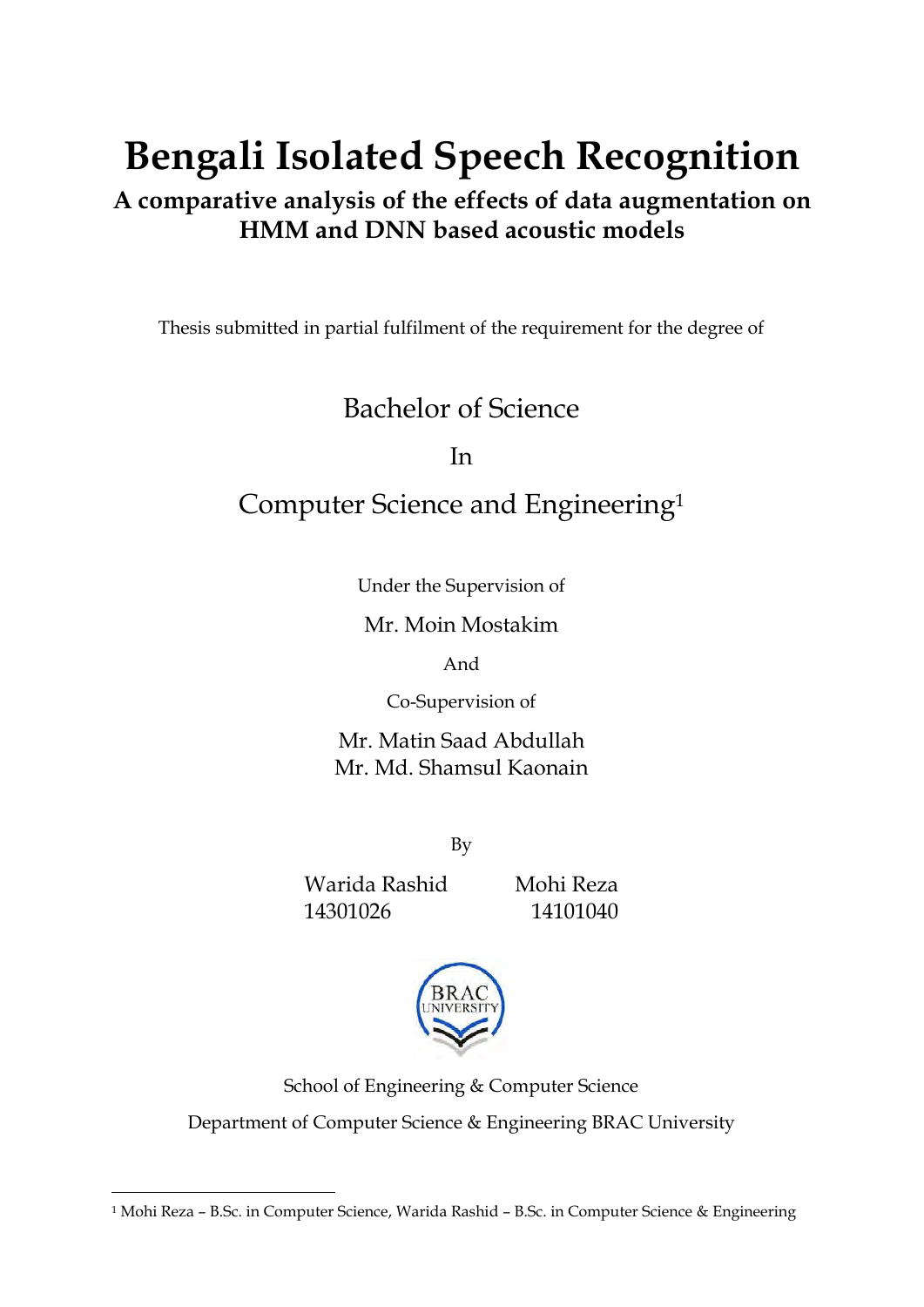# **Declaration**

We hereby declare that this thesis is based on results obtained from our own work. Due acknowledgement has been made in the text to all other material used. This thesis, neither in whole nor in part, has been previously submitted to any other University or Institute for the award of any degree or diploma.

**Signature of Supervisor: Signature of Authors:** 

**\_\_\_\_\_\_\_\_\_\_\_\_\_\_\_\_\_\_\_\_\_\_ \_\_\_\_\_\_\_\_\_\_\_\_\_\_\_\_\_\_\_\_\_\_**

Department of Computer Science & Engineering, BRAC University **\_\_\_\_\_\_\_\_\_\_\_\_\_\_\_\_\_\_\_\_\_\_**

Moin Mostakim Warida Rashid, 14301026

Supervisor Mohi Reza, 14101040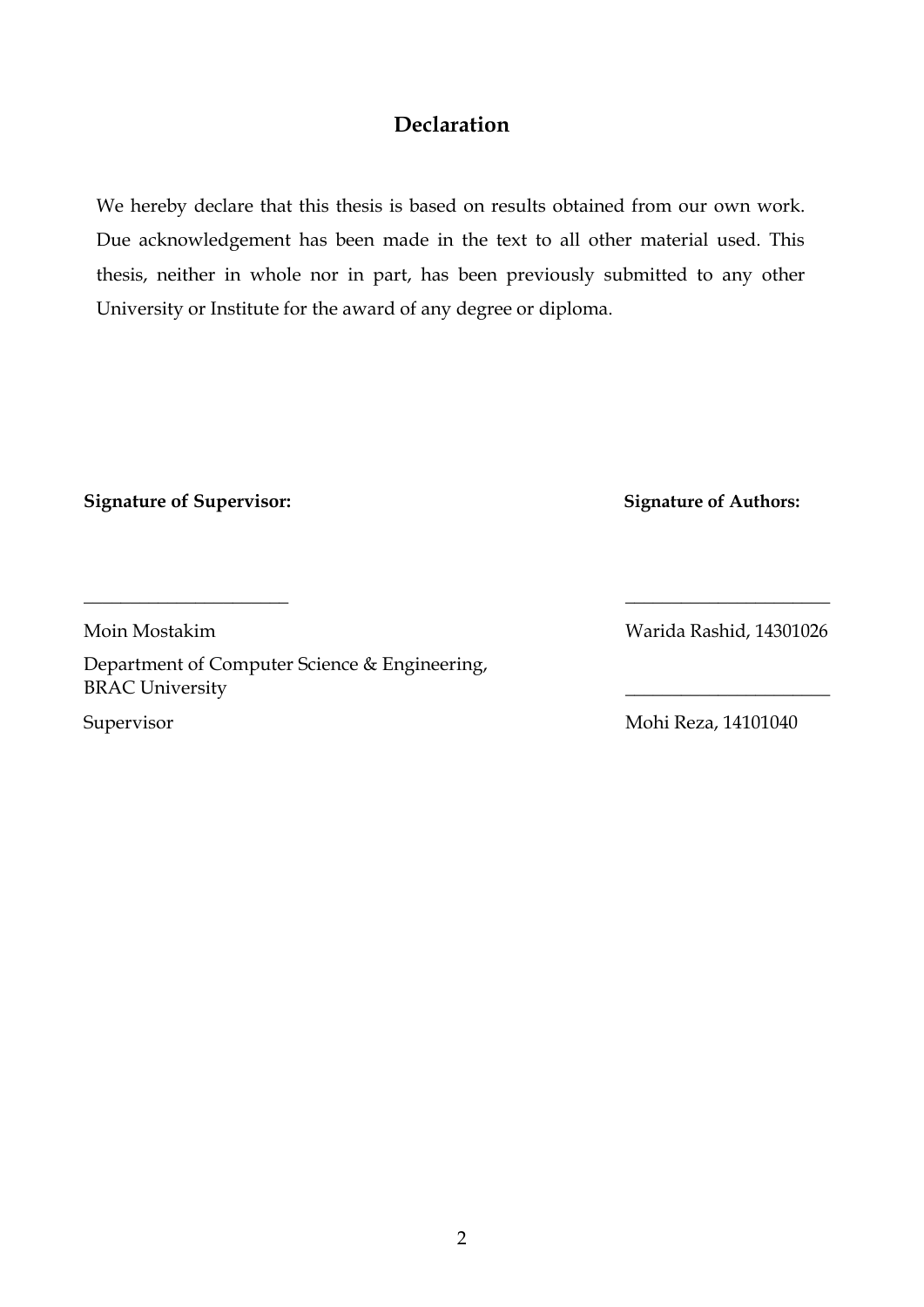### **Acknowledgements**

We would like to express our sincere gratitude to our thesis supervisor Mr. Moin Mostakim for his continuous support and guidance. He introduced us to the exciting and challenging field of computational linguistics and his input has been of tremendous value to us.

We would also like to thank our co-supervisors Mr. Matin Saad Abdullah and Md. Shamsul Kaonain for extending every possible help whenever asked for and the engaging conversations that played an important role in the development of this study. They have been a constant source of inspiration over the past four years.

We are also grateful to all participants who helped us record and create *Prodorshok-I,*  the isolated Bengali word dataset that has made this study possible.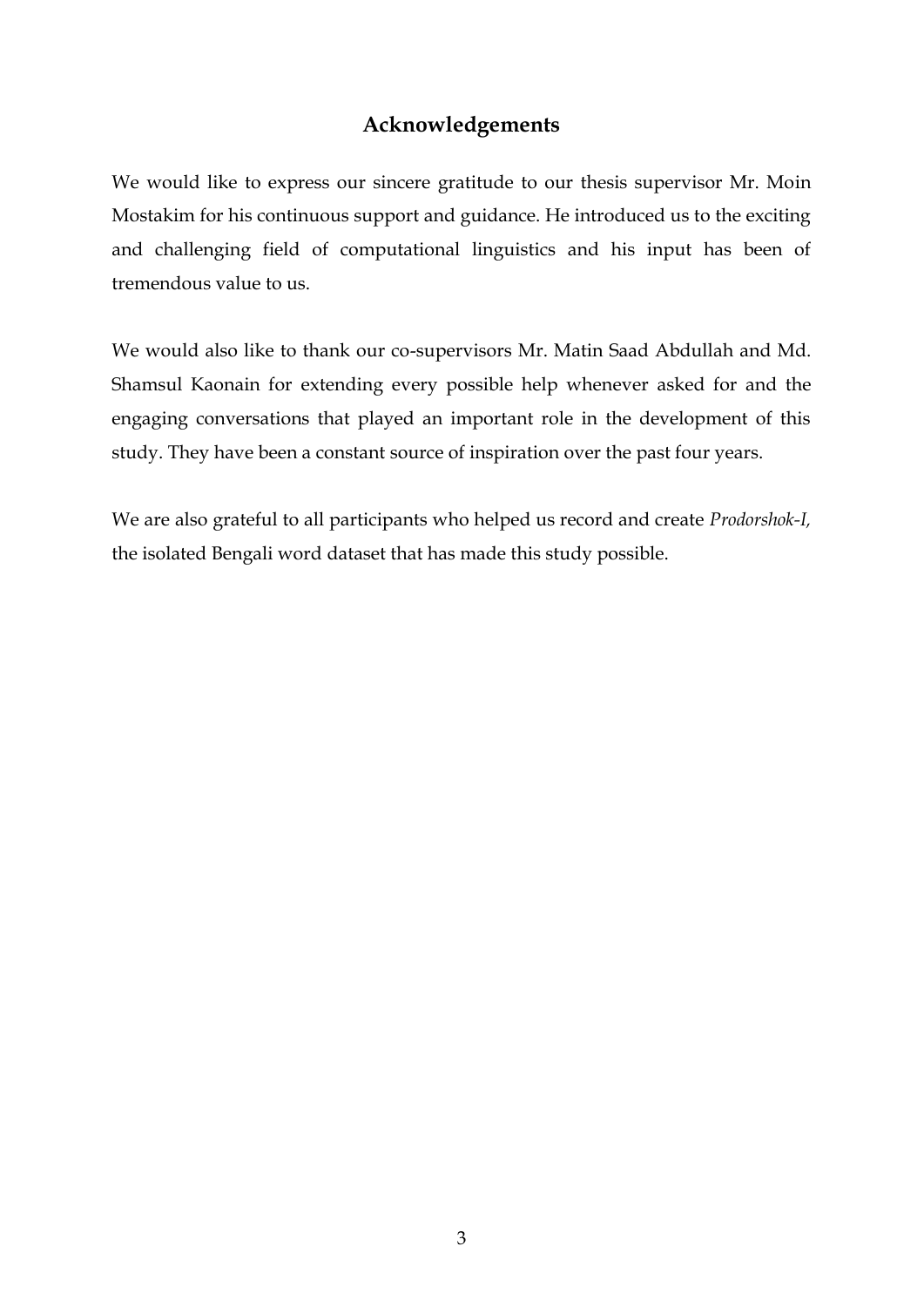#### **Abstract**

We have created an isolated-word dataset - *Prodorshok 1,* which consists of 34 Bengali words related to navigation with 1011 voice samples. The word set is intended to help design speaker dependent/independent, voice-command driven automated speech recognition (ASR) systems that can potentially improve human-computer interaction. This paper presents the results of an objective analysis that was undertaken using a subset of words from *Prodorshok I* to help assess its reliability in ASR systems that utilize Hidden Markov Models (HMM) with Gaussian emissions and Deep Neural Networks (DNN). The results show that simple data augmentation involving a small pitch shift can make surprisingly tangible improvements to accuracy levels in speech recognition, even when working with small datasets. *Prodorshok I* will be expanded upon and made publicly available for others to use under an Open Data License (ODbL).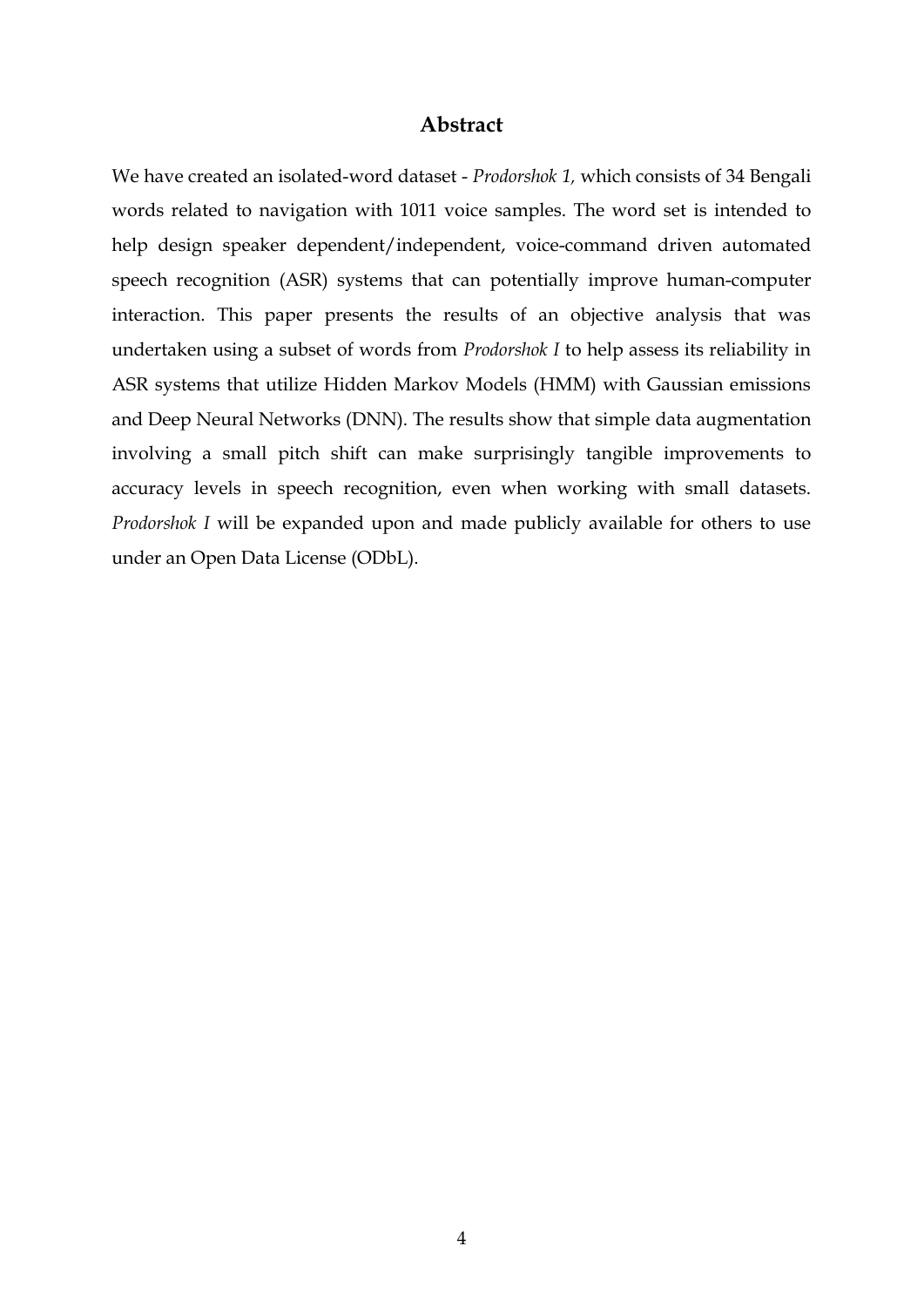# **Table of Contents**

| 1.3 AN OVERVIEW OF AUTOMATIC SPEECH RECOGNITION 7        |    |
|----------------------------------------------------------|----|
|                                                          |    |
|                                                          |    |
| 1.4.2 RESEARCH FOCUSING ON THE BENGALI LANGUAGE          |    |
|                                                          |    |
|                                                          |    |
|                                                          |    |
|                                                          |    |
|                                                          |    |
|                                                          |    |
|                                                          |    |
|                                                          |    |
|                                                          |    |
|                                                          |    |
| 2.4 HIDDEN MARKOV MODEL WITH GAUSSIAN EMISSION22         |    |
|                                                          |    |
|                                                          |    |
|                                                          |    |
|                                                          |    |
| 2.5.2 PREPARING THE DATASET FOR EXPERIMENTATION24        |    |
|                                                          |    |
|                                                          |    |
|                                                          |    |
| 3.2 CORRELATION BETWEEN UTTERANCES PER WORD AND ACCURACY |    |
|                                                          | 26 |
|                                                          |    |
|                                                          |    |
|                                                          |    |
|                                                          |    |
|                                                          |    |
|                                                          |    |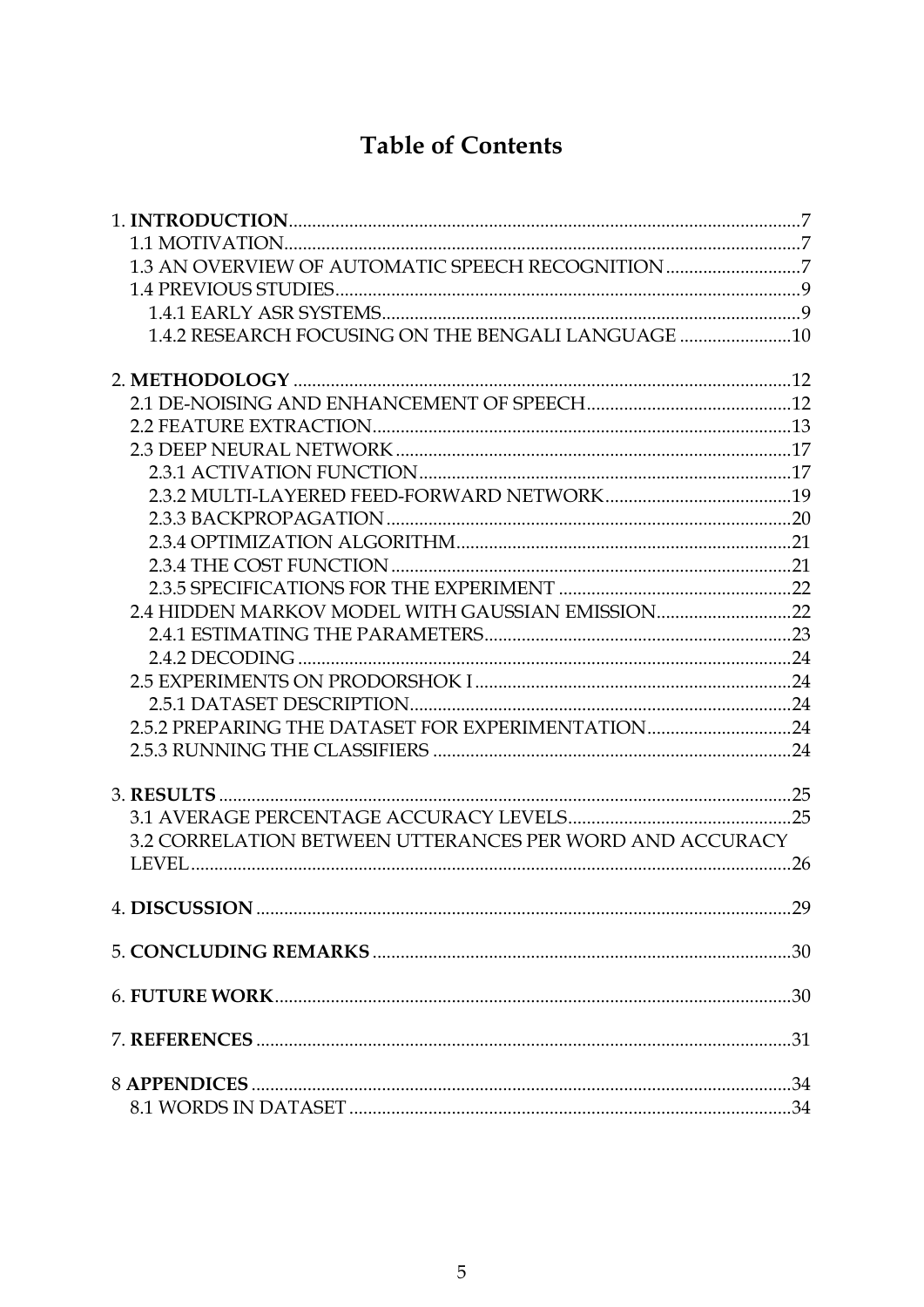# **List of Figures and Tables**

| Figure        | Description                                       | Page |
|---------------|---------------------------------------------------|------|
| 2.1.1         | Visualizing Speech Enhancement                    |      |
| 2.2.1         | Waveform of a Spoken Word                         |      |
| 2.2.2         | Power Spectral Density of the Word "এক"           | 14   |
| 2.2.3         | Log Filter Bank                                   | 15   |
| 2.2.4         | <b>Extracted MFCC Features</b>                    | 15   |
| 2.3.1.1       | <b>Artificial Neuron</b>                          | 17   |
| 2.3.1.2       | Plot of Sigmoid Function                          | 17   |
| $2.3.1.3$ (a) | Effect of different weights on a Sigmoid Function | 18   |
| $2.3.1.3$ (b) | Effect of biases on a Sigmoid Function            | 18   |
| 2.3.1.4       | A three layered neural network                    | 19   |
| 3.2.1         | Plot of utterance count on Accuracy Level         |      |
| 3.2.2         | <b>Confusion Matrices</b>                         | 27   |

| Table | Description                                      | Page |
|-------|--------------------------------------------------|------|
| 3.1.1 | Average Accuracy Level                           | 25   |
| 3.1.1 | Effects of Augmentation on Accuracy Level        | 25   |
| 3.2.1 | Plot of Utterance Count on Accuracy Level        | -26  |
| 3.2.1 | Number of Utterances per Word and Accuracy Level | 15   |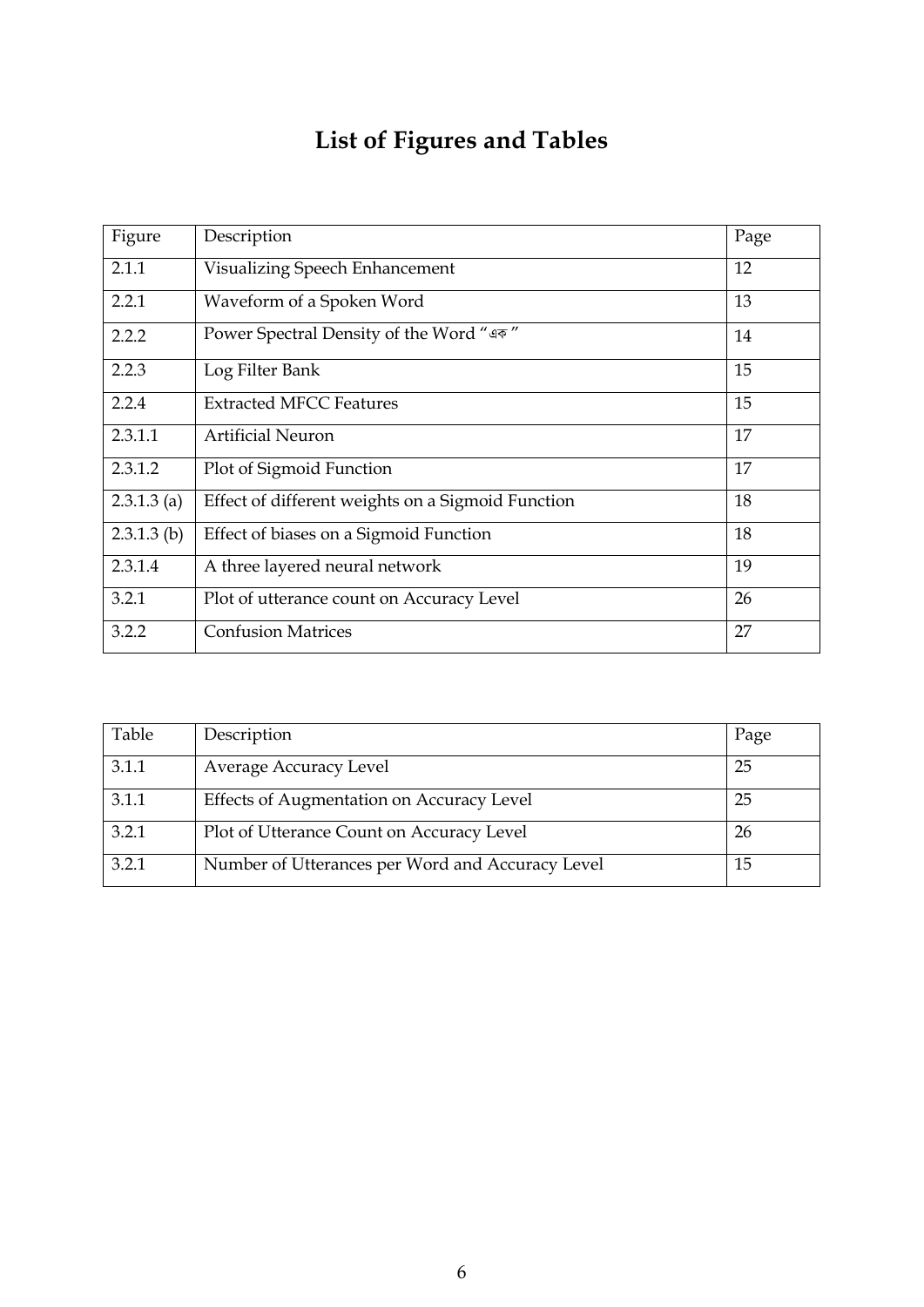### <span id="page-6-0"></span>**1. Introduction**

Automatic Speech Recognition (ASR) is an exciting domain under computational linguistics that has garnered the interest of researchers for at least six decades. The aim of this study is to create a useful, speaker-independent dataset of isolated Bengali words – *Prodorshok* 1, and to test this dataset using HMM and DNN based acoustic models written in Python. In particular, we look at the effects of data augmentation on prediction accuracy levels.

#### <span id="page-6-1"></span>**1.1 Motivation**

The key impetus behind the creation of *Prodorkshok I* is twofold: (i) it serves to help fill the lack of preprocessed, easy to use Bengali isolated-word datasets that are easily accessible and (ii) the potential speech-recognition based assistive technologies that can be derived from such a word set can considerably improve human-computer interaction by enabling hands-free navigation.

Contemporary software systems are mostly reliant upon increasingly rich graphical user interfaces. While this has brought drastic improvements in usability for the general population, many applications are not at all fit for usage for people suffering from disabilities such visual impairment or lack of mobility. Where accessibility features do exist, they are rarely designed with Bengali speaking users in mind. With an estimated 650 000 visually impaired adults in the Bangladesh [1], there is a tangible need for more inclusive alternatives to purely GUI-driven ways to navigate digital interfaces and *Prodorshok I* can help fill this void.

#### <span id="page-6-2"></span>**1.3 An Overview of Automatic Speech Recognition**

Automatic Speech Recognition (ASR) is the process of identifying and responding to the distinct sounds produced by human speech. It enables a program or a machine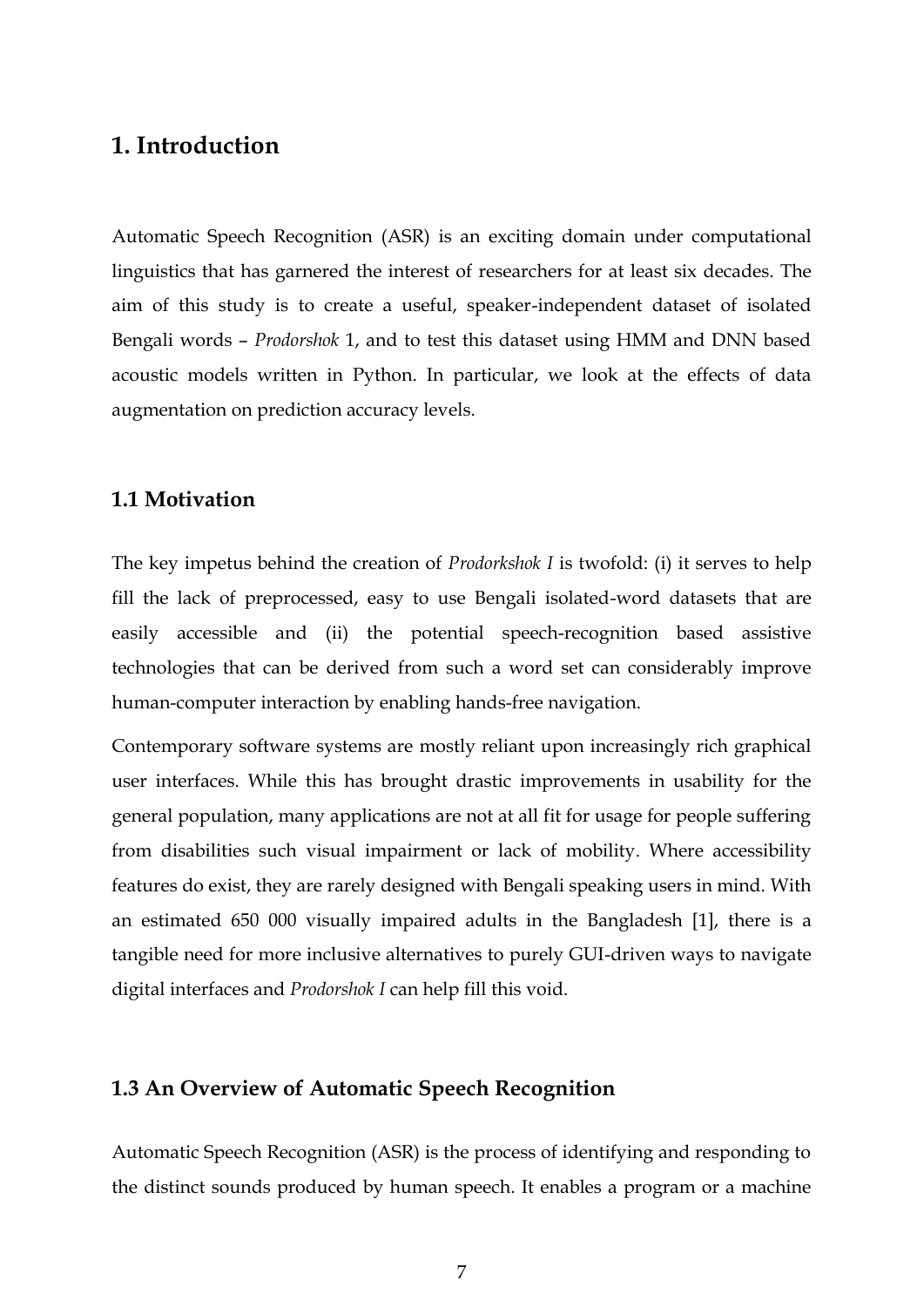to convert the spoken words or sentences in machine readable format and identify them. ASR systems can be classified into the following types:

- **1. Speaker Dependent:** The speaker dependent system can recognize speech from a single speaker. These systems are easier to develop, cheaper and more accurate but not as flexible and adaptive to practical applications involving multiple speakers.
- **2. Speaker Independent:** The speaker independent system is developed to work with any speaker. These systems are more complex, expensive and have less accuracy but are more flexible and adaptable for practical applications that need to handle the acoustic variability in speech from many speakers.

Speech recognition can also be classified into the following types:

- **1. Isolated Word Recognition:** The words recognized by such systems are separated by pauses or include utterances of one single word at a time. These are easier to construct because the end points of the speech signals are easily detectable and the pronunciation of a word is not affected by other words that precede or follow. They can also be quite robust since all possible patterns for the inputs are known. Isolated word recognition systems can be designed and built for certain application oriented words such as, digits recognition for phone dialing, navigation related words e.g. left, right, forward, backward etc.
- **2. Continuous Speech Recognition:** A continuous speech recognition system operates on words that are connected without pauses. It recognizes the natural flow of speech. The increased complexity of such systems arises because of a number of factors. First, it requires detection of start and end points of each word. Another problem is that, since the phonemes are connected together, utterance of each word is affected by the words that surround it. This is known as "co-articulation". It is also affected by the speed and rate of speech.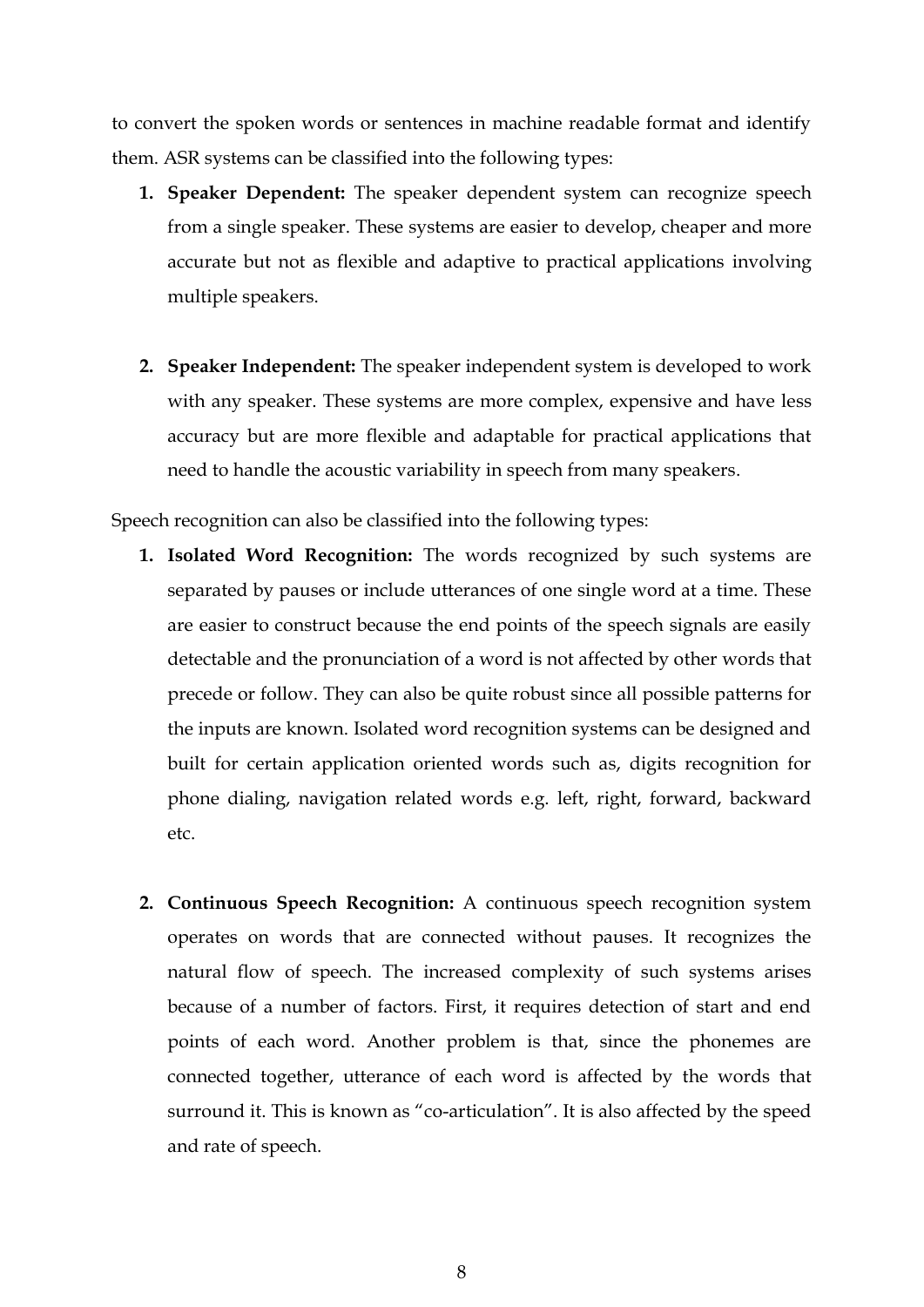Some speech recognition systems may only need to recognize a few words, for example the digits, while others need a large set of words depending on the application. Automatic speech recognition systems can be further classified in the following ways based on the size of the vocabulary that is recognized by the system:

- **1. Small Vocabulary:** Usually works with less than a hundred words. It is possible to get quite an accurate result for speaker independent systems with small vocabulary. Applications such as voice interface for phone dialing, navigation of robots, operating smartphones and so on.
- **2. Medium Vocabulary:** Systems that use medium sized vocabulary usually work with a set of 1000-3000 words.
- **3. Large vocabulary:** These systems use thousands or tens of thousands of words (e.g. 20000 words). It is difficult to attain a satisfactory level of accuracy with a large vocabulary dataset. They usually need to be speaker dependent to get a higher accuracy.

#### <span id="page-8-0"></span>**1.4 Previous Studies**

#### <span id="page-8-1"></span>**1.4.1 Early ASR Systems**

Instilling in machines the ability to recognize human speech is incredibly useful. As such, efforts in creating ASR systems have been ongoing for over seven decades. In 1952, Davis, Biddulph, and Balashek [2] of Bell Laboratories designed a system that recognized "telephone-quality" spoken digits through measuring formant frequencies during vowel regions of each digit. In 1956, Olsen and Belar [3] of RCA Labs built a 10-sylabal speaker-dependent recognizer. Three years later, Forgie and Forgie [4] of MIT Lincoln lab built a 10-vowel recognizer that was speaker independent. In the 1960s, several Japanese labs built special purpose speech recognizers. Two notable examples include the vowel recognizer by Suzuki and Nataka [5] of Radio Research Lab and the phoneme recognizer by Sakai and Doshita [6] of Kyoto University. These early systems were mostly based upon the theory of acoustic phonetics.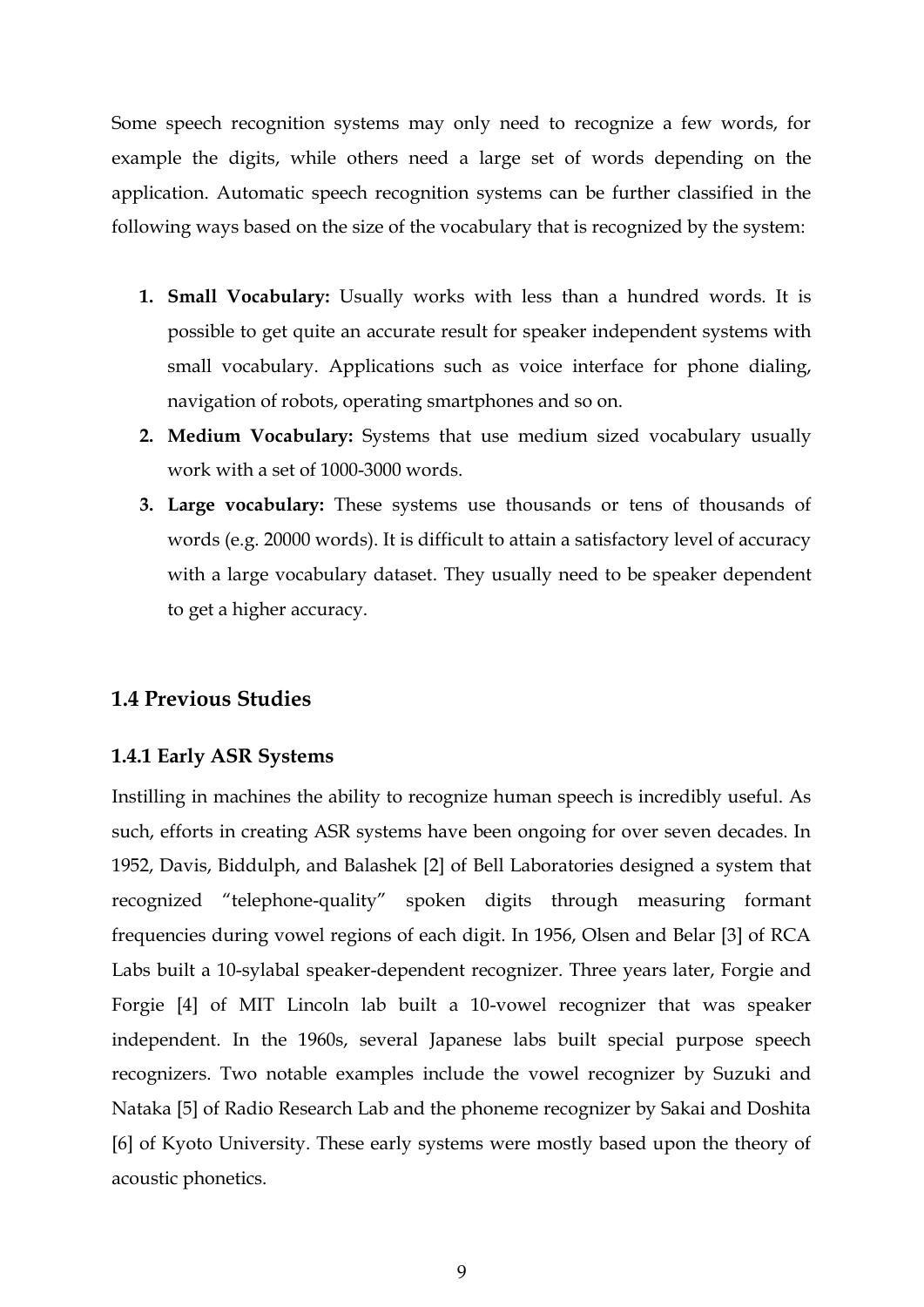In the early 1970s, the Advanced Research Projects Agency (ARPA) of the U.S. Department of Defense funded the Speech Understanding Research (SUR) program that eventually led to the creation of "Harpy", a system built at Carnegie Melon University [7]. It utilized graph search techniques that traversed through a connected network of lexical representations of 1011 words and was reasonably accurate. The 1970s marked the start of two broad directions in ASR research, with IBM and AT&T Bell Laboratories leading the advancement these two schools of thought, driven to find useful commercial applications.

IBM was concerned with the creation of a *speaker-dependent* system called "Voice Activated Typewriter" (VAT) that converted spoken words into written text. They placed technical emphasis on maximizing vocabulary size and representing the grammatical structure of the language using statistical syntactical rules. These rules made up different *language models* that described how likely a sequence of symbols could appear in the speech signal. One such model that is highly popular is called the n-gram model, which has extensive applications in designing large vocabulary ASR systems.

AT&T Laboratories was concerned with creating a *speaker-independent* system that catered to large populations of people, removing the possibility of training with individual speakers. Technical emphasis was placed upon ability to deal with acoustic variability intrinsic to speech signals of different voices, often with notably different regional accents. These efforts sparked the creation of speech clustering algorithms that could handle such complexity, ultimately paving the way for the use of rigorous statistical modeling frameworks such as HMM and ANN based acoustic models, which are both used in this study. Juang and Rabiner [8] has written a detailed account of the development and history of ASR based systems that corroborates and expands upon the information presented in this section.

#### <span id="page-9-0"></span>**1.4.2 Research focusing on the Bengali Language**

The research landscape for Bengali Speech Recognition is relatively nascent in comparison to the rich history of ASR system development involving other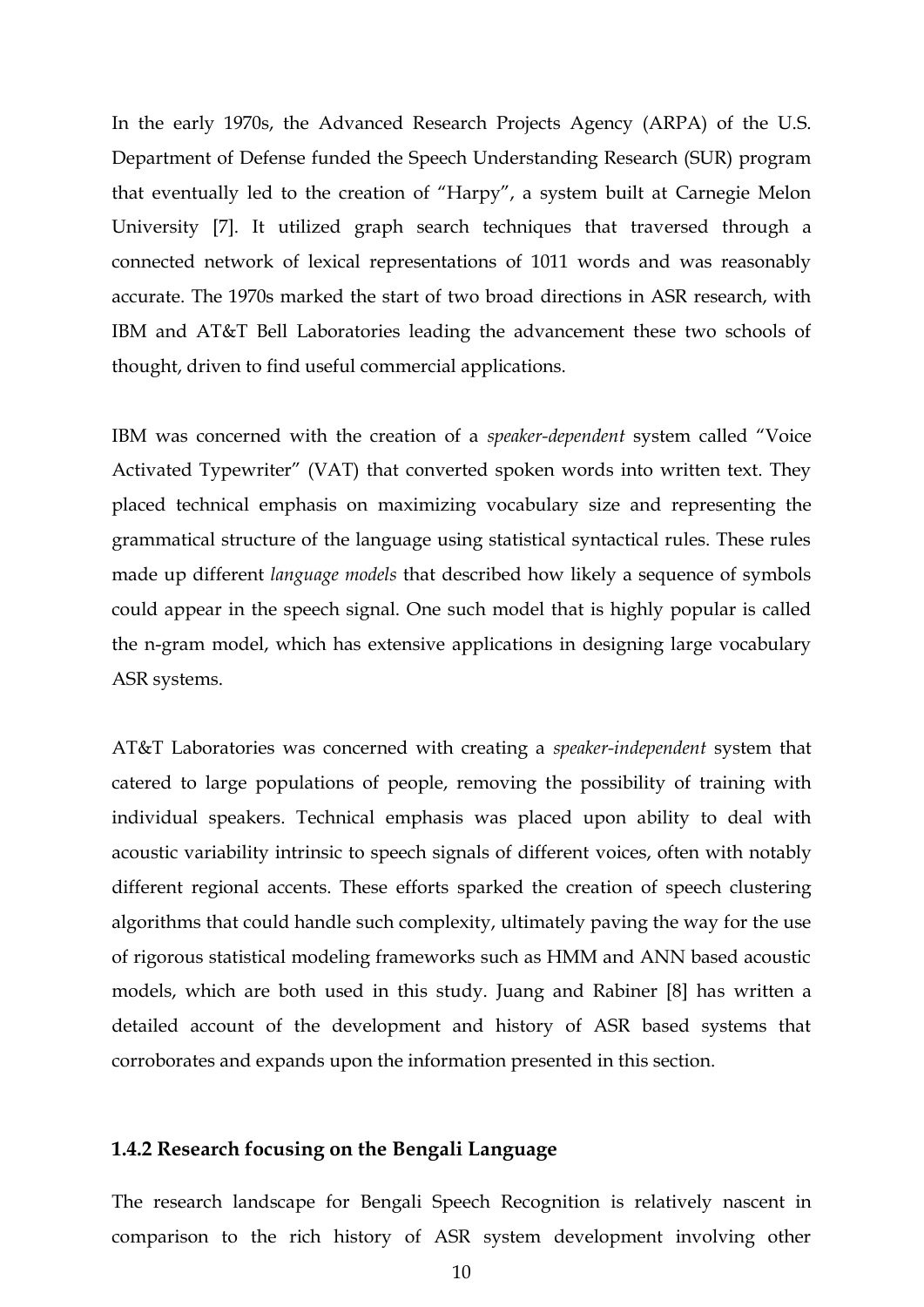languages. The most notable Bengali dataset that is available for free is SHRUTI Bengali Continuous ASR Speech Corpus [9], made available by the Society of Natural Language Technical Research. There are some existing studies that have been derived from this continuous speech dataset. Das and Mitra [10] used a Hidden Markov Toolkit (HKT) to align its speech data that were later manually pruned. Mandal et al. [11] also used SHRUTI to create a phone recognition (PR) system that used an optimum text selection technique to decipher the smallest discrete unit of sound in uttered speech.

Mandal, Das and Mitra [12] recently introduced SHRUTI-II, a SPHINX3 based Bengali ASR System and demonstrated its use in an E-mail based computer application designed to aid visually impaired users. Mohanta and Sharma [13] did a small study on emotion detection in Bengali speech. Their goal was to identify neutrality, anger and sadness in speech using Linear Prediction Cepstral coefficient (LPCC), Mel-frequency Cepstral Coefficient (MFCC), pitch, intensity and formant. Bhowmik and Mandal [14] applied deep neural network based phonological feature extraction technique on Bengali continuous speech.

In the realm of text-based corpora, Basu et al. [15] from Louisiana State University has created "the noisy Bangla handwritten digit dataset" that consists of additive white Gaussian noise, motion blur and a combination of additive white Gaussian noise and reduced contrast. Adak, Chaudhuri and Blumstein [16] used a Convolutional Neural Network (CNN), coupled with a recurring model for offline cursive Bengali word recognition.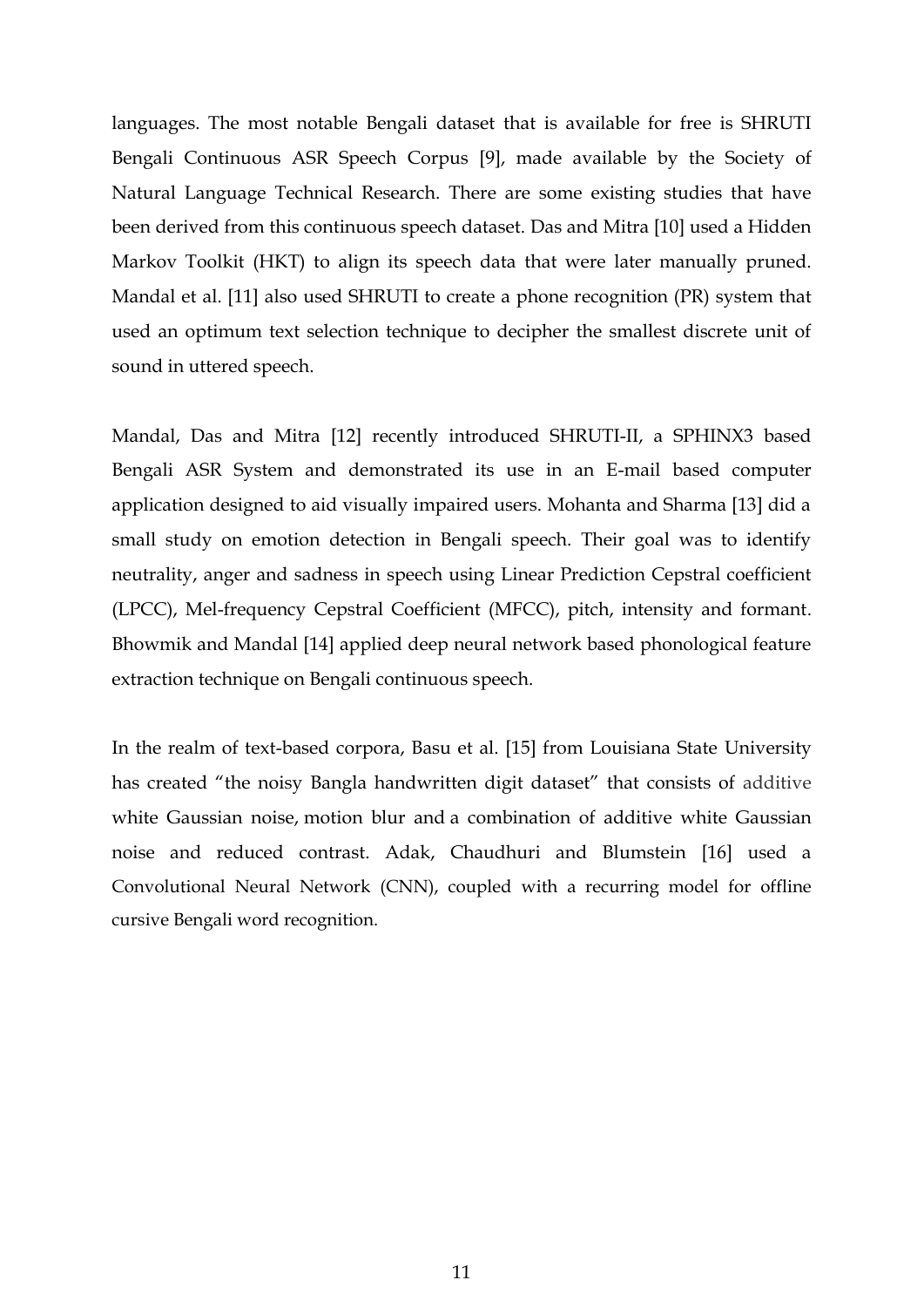# <span id="page-11-0"></span>**2. Methodology**

In this chapter, the dataset used and the theory behind HMM with Gaussian Emissions and DNN based classifiers are explained. This chapter also discusses the theory and application of preprocessing of speech and feature extraction. ASR for isolated words has three main steps:

- 1. De-noising and Enhancement of Speech
- 2. Feature Extraction
- 3. Classification

In each step, the theories behind it and the experimental configuration are described.

#### <span id="page-11-1"></span>**2.1 De-noising and Enhancement of Speech**

The first step in ASR process is preprocessing. It is necessary to de-noise and enhance the raw speech data before it goes through any further signal processing. The raw speech data can be corrupted by three kinds of noise:

- i. Recording noise
- ii. Electrical noise
- iii. Environmental noise

The first two types of noises can be easily compensated by training the system with data that has similar noise. However, the third one can severely degrade the performance of the recognition because of its varying nature. The challenge of reducing noise is reducing external noise without affecting the low-intensity components of the speech [33].

All word samples were put through five stages of enhancement. First, stereo channels were merged into a single mono channel. Then, static background noise was attenuated using a noise-reduction algorithm based on Fourier analysis. Unique noise profiles were used for each word samples for best results. Then, the sound signals were normalized to have maximum amplitude of -1.0 dB and 0 mean amplitude displacement for uniformity. Any silence at the beginning or end was truncated. Finally, the audio samples were cloned into two separate datasets, one of which was then synthetically augmented by including pitch altered voice samples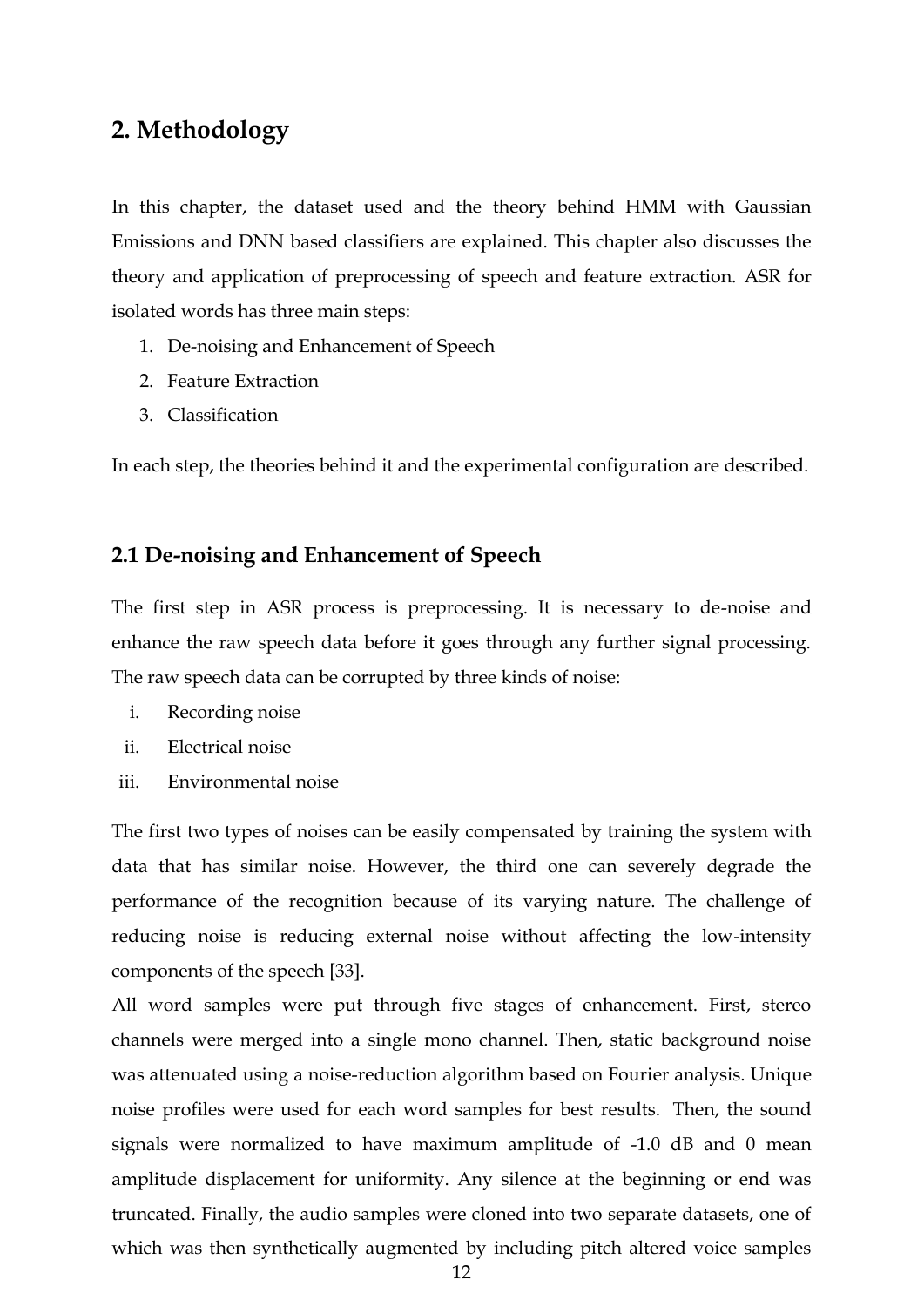from existing data. The effect of these five stages on a particular audio sample representing the Bangla word for "first" can be seen in fig. 1. The end result is a concise audio sample that is ready to be used to train and test different acoustic models.



Figure 2.1.1: Visualizing Speech Enhancement

#### <span id="page-12-0"></span>**2.2 Feature Extraction**

Feature extraction is the first step in Automatic Speech Recognition which encodes the speech data as a set of quantifiable feature vectors that are fed into the acoustic models. Speeches are certain sounds that are shaped by articulation of the vocal cord, nose, tongue, teeth and other organs. Speech signal is basically a one dimensional waveform which has some discrete and measureable qualities to it, such as, energy level, certain frequencies and so on. It is important to select feature vectors in a way that minimizes redundancy, gets rid of unwanted or unimportant features and focuses on features that distinctly represent different sample classes.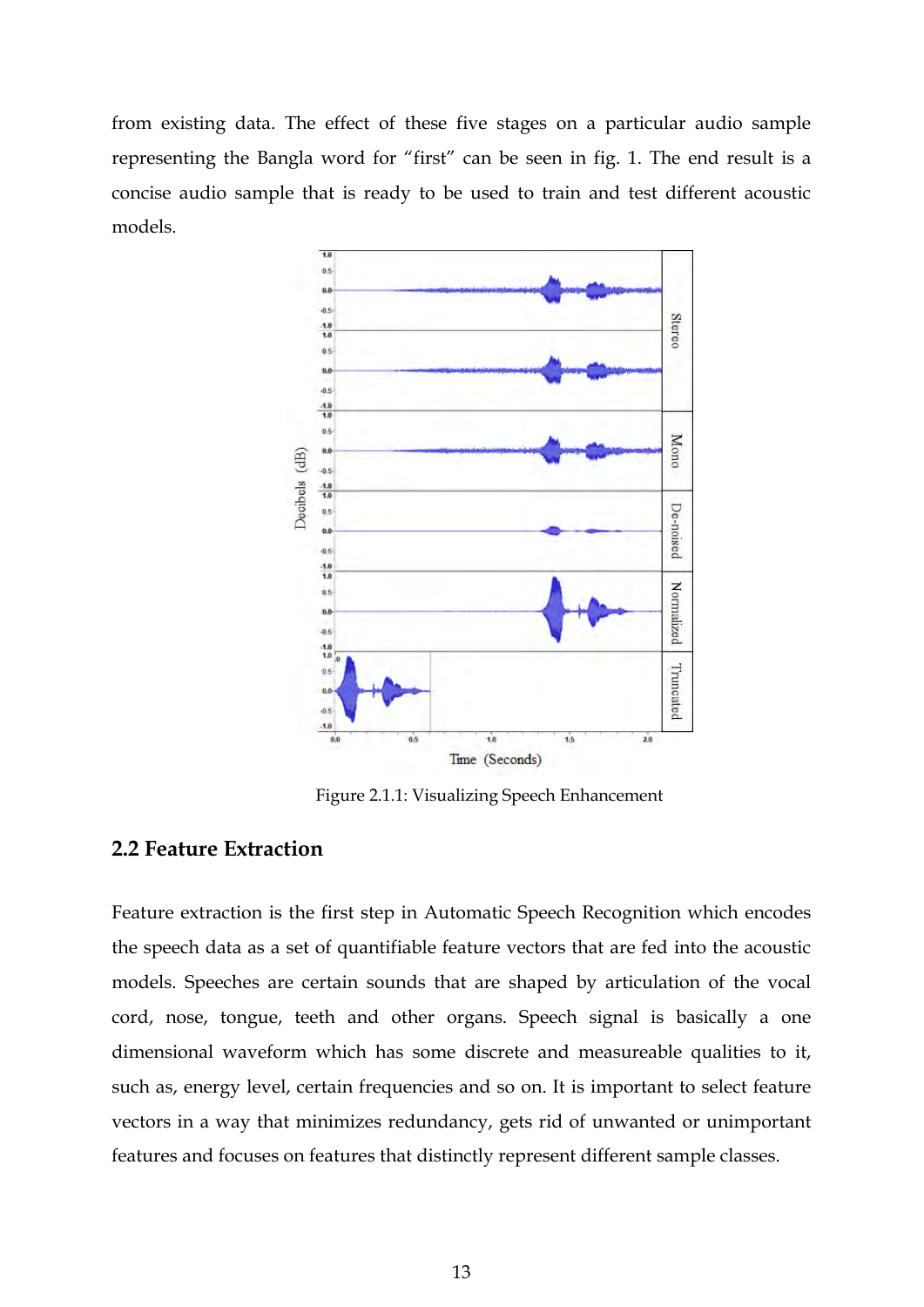

Figure 2.2.1: Waveform of a spoken word

Mel-Frequency Cepstral Coefficients (MFCC) is the most popular feature vectors for speech and voice recognition. Paul Mermelstein and S. B. Davis [17, 18] are accredited for this idea in the 1980's and mel-frequency cepstrum has been the stateof-the-art till date. The popularity of MFCC vectors is attributed to the fact that it closely mimics the way human ears perceive sound and respond accordingly. MFCCs are commonly derived in the steps [19, 20, 21] described in the paragraphs that follow.

Speech is a time varying signal, i.e. it is always changing. Therefore, the signal is divided into small segments, e.g. 20-30ms frames where the signal can be considered to be statistically stationary. If the frame is too long, the signal may change too much which will cause the feature vectors to be a lot less useful for accurate predictions. Frame steps are 10ms which causes some overlapping of frames. We used 25ms frames.

After dividing the signals into small frames, the second step is calculating the power spectrum of each frame. This was inspired by the mechanism of cochlea, an organ inside human ear. It vibrates at different spots depending on the frequency which in turn fires different neurons. The periodgram spectral estimates similarly detect the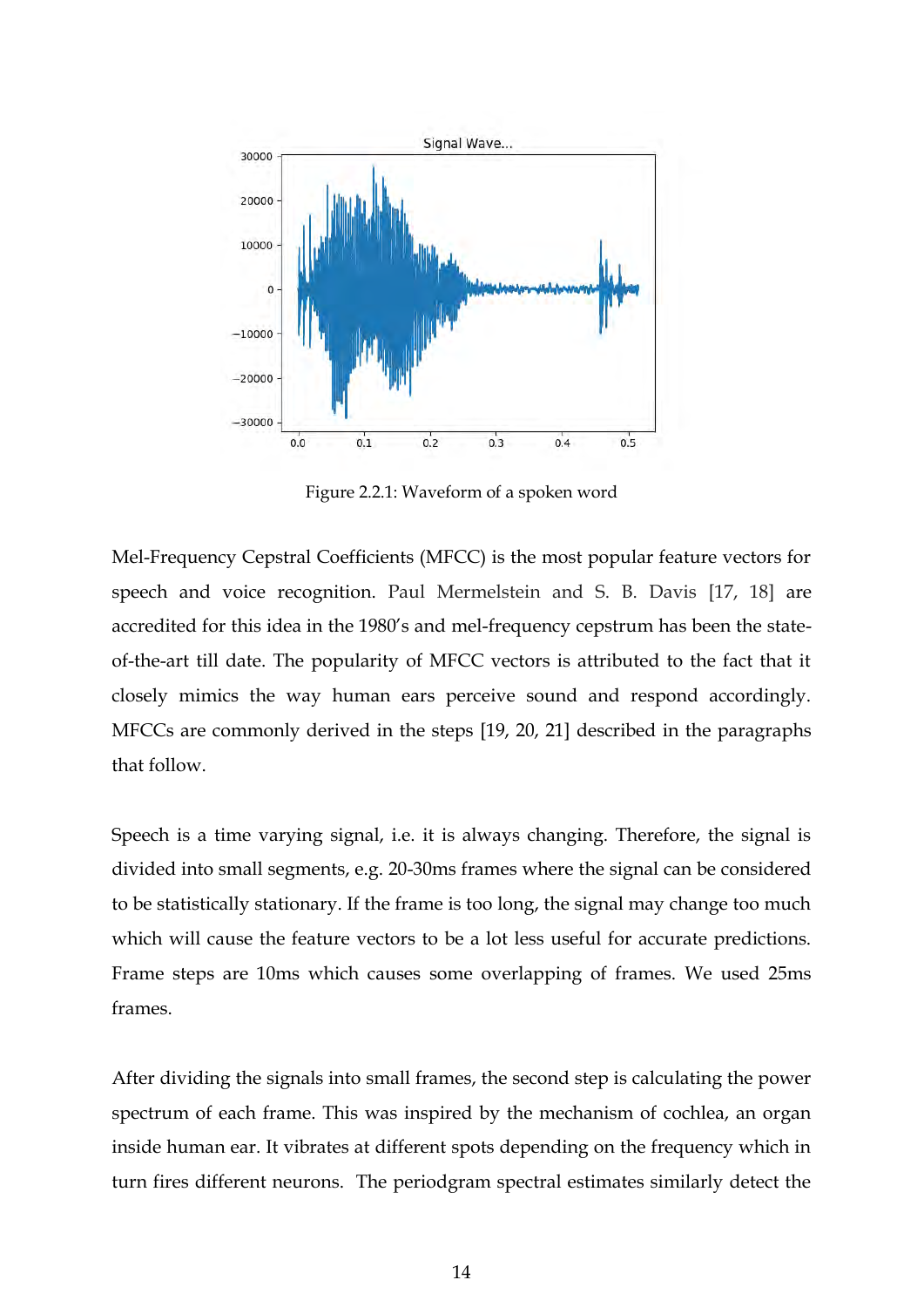frequencies present in the input signal. This is done by taking the Discrete Fourier Transform (DFT) of each step. The DFT is represented by the following equation:

$$
X_N[n] = X_N[n+N]
$$
 (2.2.1)

Here,  $X_N[N]$  is a signal with a period of N. If the DFT is  $X_N[n]$ , k is the length of the DFT,

$$
X_N[k] = \sum_{n=0}^{N-1} x_N[n] e^{-j2\pi nk/N}
$$
 (2.2.2)

$$
X_N[n] = \frac{1}{N} \sum_{k=0}^{N-1} x_N [k] e^{j2\pi n k/N}
$$
 (2.2.3)

The periodgram estimate of power spectrum is given by:

$$
P_N[k] = \frac{1}{N} |x_n[k]|^2
$$

257 out of 512 point transform are kept.



Figure 2.2.2: Power Spectral Density of the word "এক"

The initial periodgram estimated contain a lot of information that are unnecessary for Automatic Speech Recognition. The cochlea cannot effectively differentiate between two closely spaced frequencies. This is why the Mel Filter bank is used. The first filter grows from narrow to wider as it provides an estimate of the amount of energy present near zero hertz to higher frequencies. 20-40 (here 26 is used) triangular spaced filters are applied to the periodgram power estimates. This results in 26 vectors of length 257. Each filter bank is multiplied with the power spectrum and then the coefficients are added up to calculate the filter bank energies.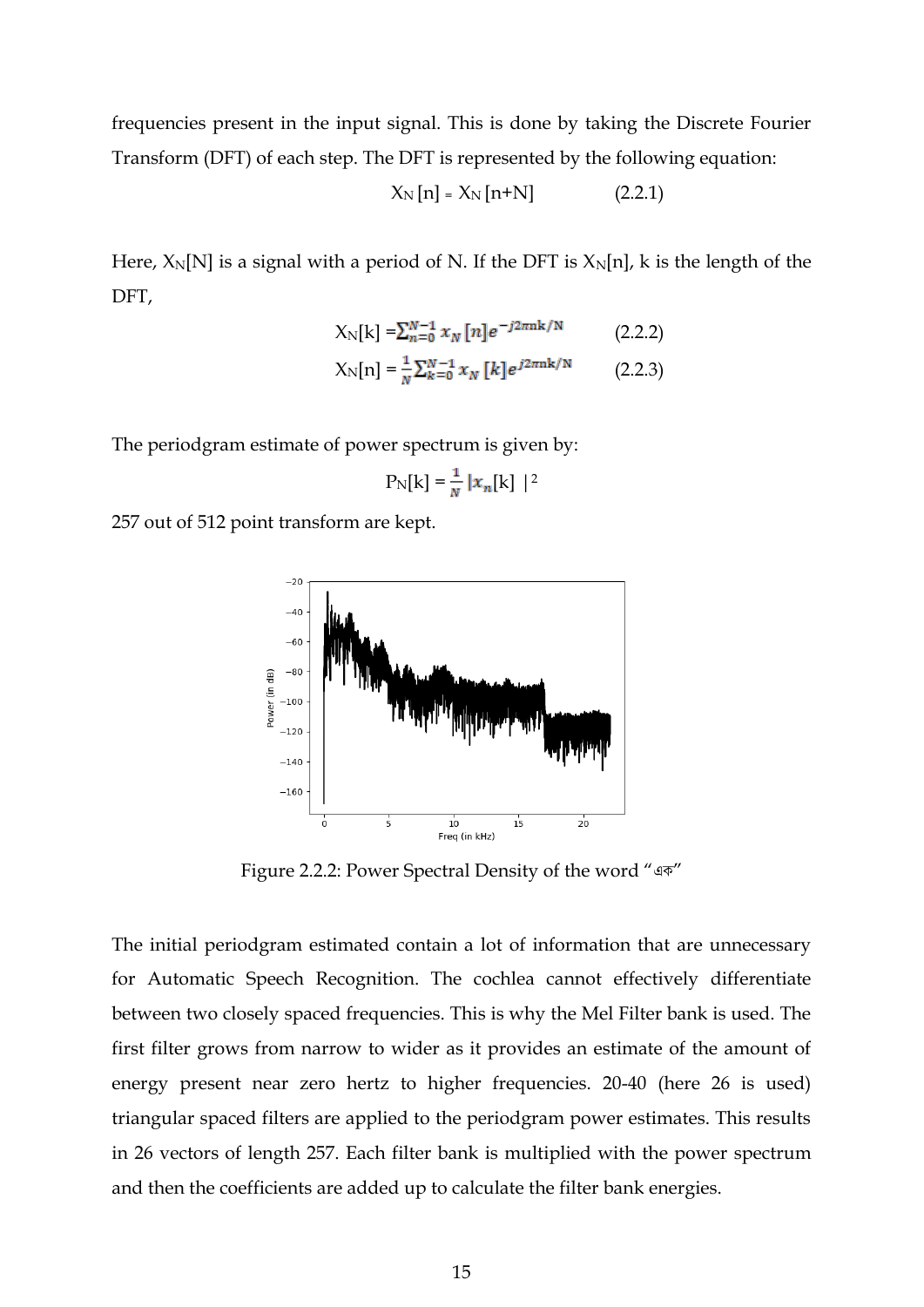In the next step, the logarithm of the filter bank energies is taken. This is also influence by how humans perceive sound. It is necessary for the large variation of energy to sound similar. So the perceive loudness is increased so that the variations are insignificant since the sound was already loud enough compared to the energy variations to make it ignorable. Therefore, the logarithm of each of the 26 energies from the previous step is taken.



Figure 2.2.3: Log Filter bank

The last step of the feature extraction process is calculating the Discrete Cosine Transform (DCT) of the log filter bank energies from the previous step. The filter bank energies are correlated to each other since they are overlapping. This step fixes that so that these can be used for diagonal covariance matrices, e.g. the ones used for Hidden Markov Model based classifiers. This step results in 26 cepstral coefficients only the lower 13 of which are kept.



Figure 2.2.4: Extracted MFCC features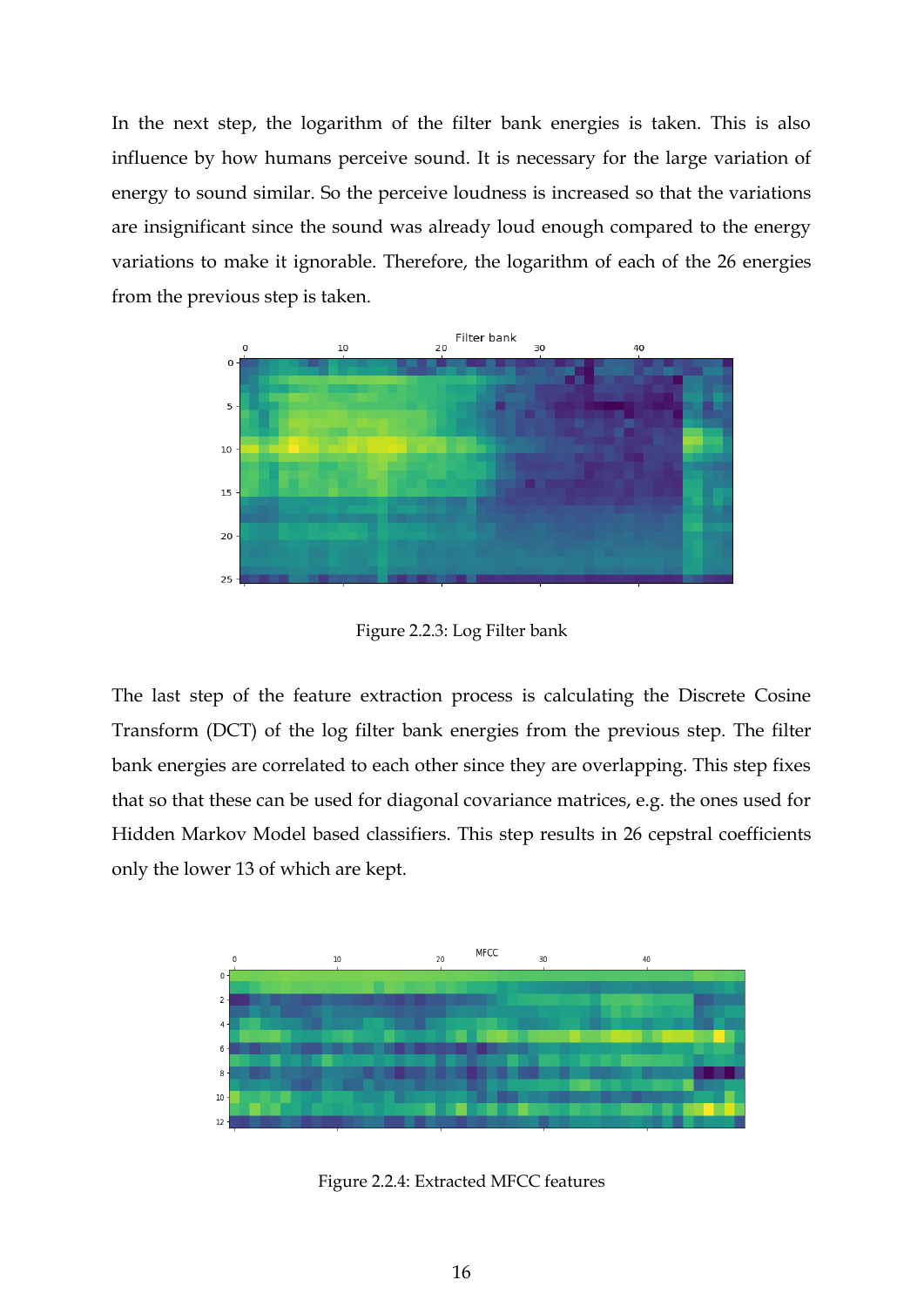#### <span id="page-16-0"></span>**2.3 Deep Neural Network**

Deep Neural Network has proven to be successful in speech recognition and is currently a widely researched area under this field. [24, 25, 26]

Artificial neural networks are simplified representation and simulation of the neuronal structure present in brains. Deep neural networks are artificial neural networks where multiple layers of neuron are used. To explain the analogy of how they work, neurons in brain can receive signals and there are communication links from one neuron others. A neuron can respond to input signals. If the strength of the signal is above a certain level, the particular neuron is activated or fired. The output of any neuron can be the input to other neurons. There is a feedback involved in the process depending on the result produced by activating a neuron. If the result is the desired output, the connection that caused that result is strengthened. The system learns through observations and the feedback mechanism.

The stated concept of neuronal structure is mimicked in Artificial Neural Network. The training of an Artificial Neural Network system can be of two types. First, supervised learning where a set of labeled input data is used for trainings. The labels are the desired outputs. On the other hand, in unsupervised learning, the network learns the structure of the given input and learns through feedback for the outcome it produces.

#### <span id="page-16-1"></span>**2.3.1 Activation Function**

An artificial neuron is called a perceptron. The idea of perceptron was brought forth by Frank Rosenblatt in the 1950s and 1970s which was inspired by the earlier work of Warren McCulloch and Walter Pitts. However, different models for neurons are now being used one of which is the Sigmoid Neuron. [22]

As shown in the figure below, a perceptron receives inputs  $(X_1, X_2, \ldots, X_n)$  and generates a binary output (Y). The output is a function of the input and weights  $(W_1,$ W<sub>2</sub>....Wn). Weights are variables that change during the learning process. There is a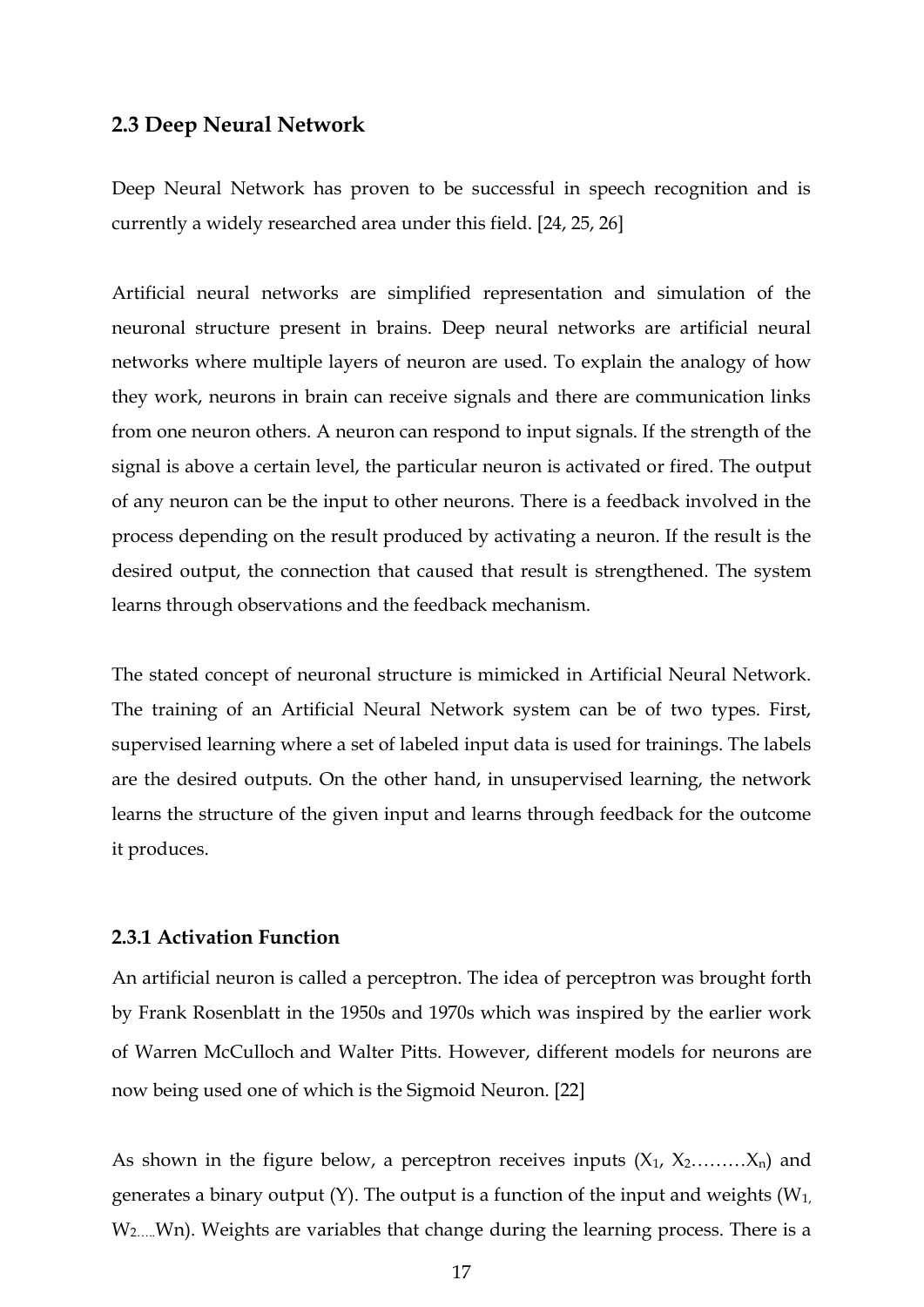certain threshold value. If the weighted sum of the inputs is greater than the threshold, then the output of the perceptron is 1, or the perceptron will fire. Else, the output is 0. The function  $f(X)$  is the activation function for a perceptron.



 $f(X) = \begin{cases} 0, & \sum_j W_j X_j \leq \text{Threshold} \\ 1, & \sum_j W_j X_j > \text{Threshold} \end{cases}$  (2.3.1.1)

Figure 2.3.1.1: Artificial Neuron

On the other hand, for a sigmoid neuron, the sigmoid function works as the activation function. The sigmoid function is a widely used function for feed-forward network with back propagation because of its non-linearity and simplicity of computation [27]. The function is given by:

$$
f(X) = \frac{1}{1 + e^{-g(X)}} \tag{2.3.1.2}
$$

Here  $h(x)$  is the input. The function generates the following curve:



Figure 2.3.1.2: Plot of Sigmoid Function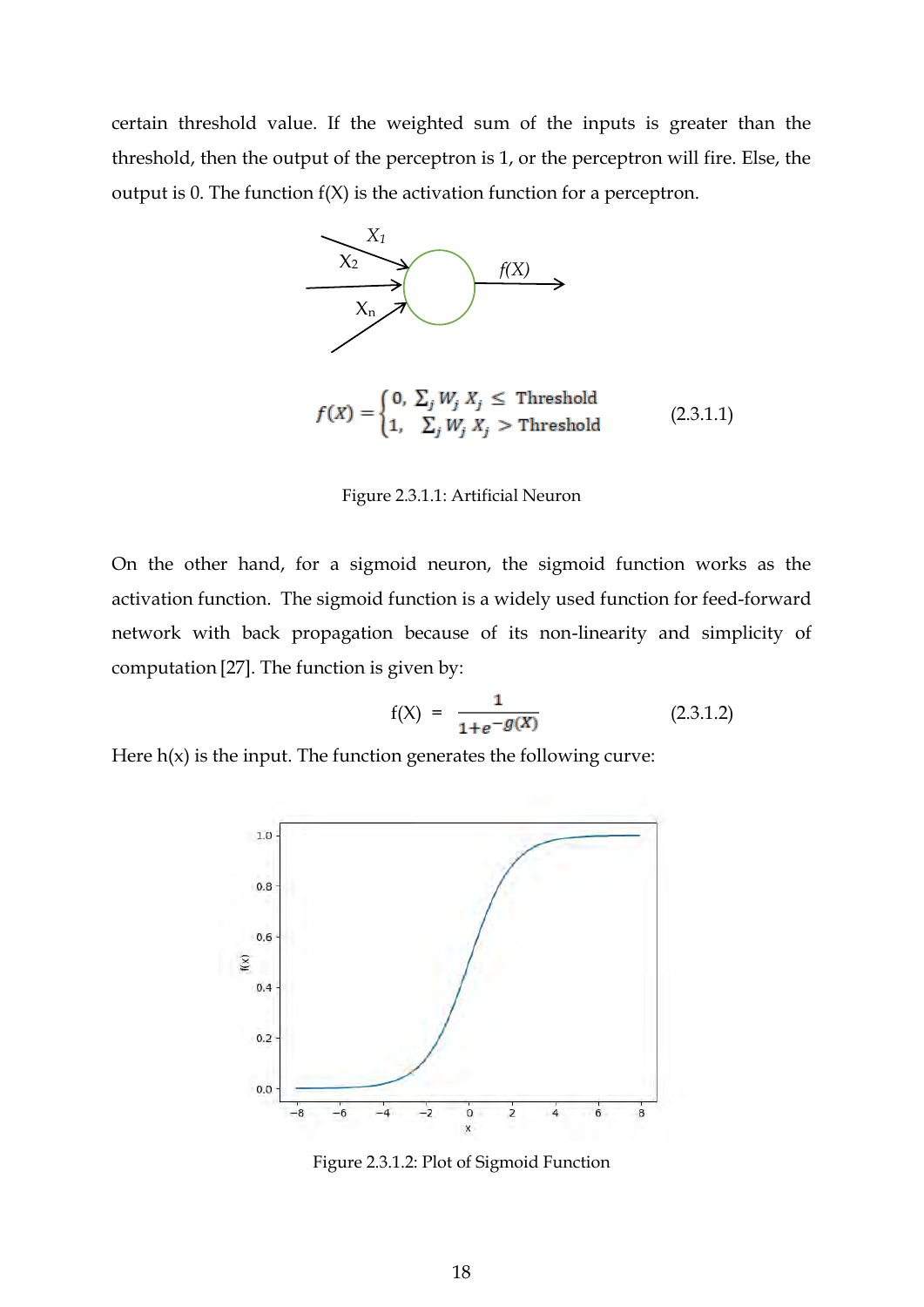In practical application of using the sigmoid function as an activation function,  $W_i$  is real valued weight,  $X_i$  is the input then the weighted input of a nod is given by:

$$
g(X) = X_1W_1 + X_2W_2 + \dots + X_iW_i + \dots + X_nW_n + b \qquad (2.3.1.3)
$$

The weight variable is changed depending on the how much the relationship between the inputs to the output need to be strengthened. As the figure shows, weights control the slope of the sigmoid function and the bias controls when the node activates. If x is greater than a certain value, the node can be activated. Biases ensure that condition.

The following figures show the effect of different weight to the sigmoid function:



Figure 2.3.1.3 (a): Effect of Different Weights on a Sigmoid Function



Figure 2.3.1.3 (b): Effect of Biases on a Sigmoid Function

#### <span id="page-18-0"></span>**2.3.2 Multi-Layered Feed-forward Network**

Feed-forward network is the type of Artificial Neural Network where connections between the nodes do not form a cycle [23]. A simple three layered feed-forward neural network structure is shown below: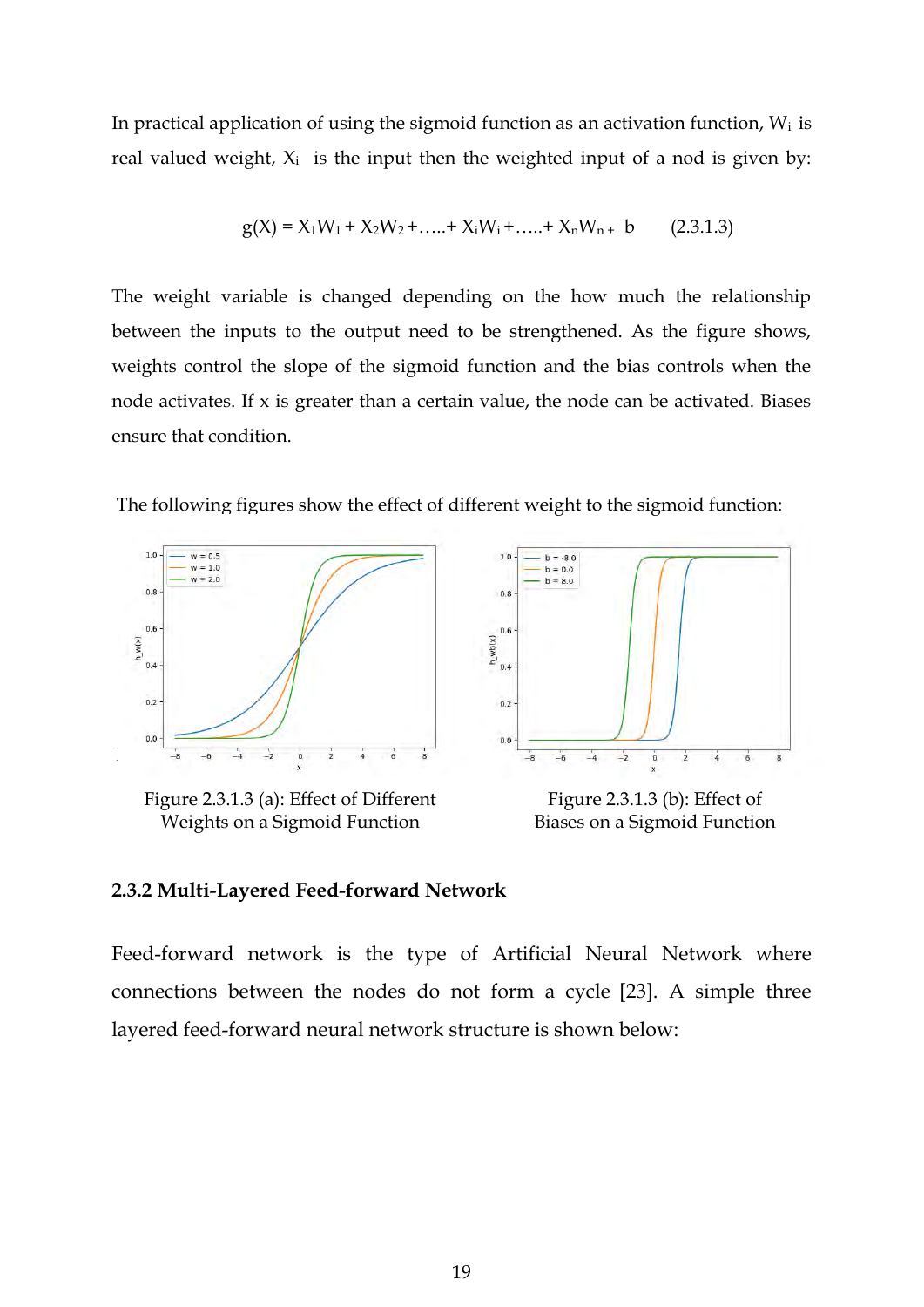

Figure 2.3.1.4: A three layered neural network

The network can be defined as follows:

$$
H_1^{(2)} = f(W_{11}^{(1)}X_1 + W_{12}^{(1)}X_2 + W_{12}^{(1)}X_2 + b_1^{(1)})
$$
  
\n
$$
H_2^{(2)} = f(W_{21}^{(1)}X_1 + W_{22}^{(1)}X_2 + W_{22}^{(1)}X_2 + b_2^{(1)})
$$
  
\n
$$
H_3^{(2)} = f(W_{31}^{(1)}X_1 + W_{32}^{(1)}X_2 + W_{32}^{(1)}X_2 + b_3^{(1)})
$$
  
\n
$$
H(x) = f(W_{11}^{(2)}H_1^{(2)} + W_{12}^{(2)}H_2^{(2)} + W_{12}^{(2)}H_2^{(2)} + b_1^{(2)})
$$
\n(2.3.1.4)

Here  $W_{ij}$ <sup>(L)</sup> represent the weight associated with the connection of node number i to j where j is in layer L and I is in layer L+1. The notation  $b_i$ <sup>(L)</sup> stands for the bias weight in node number i in layer  $L+1$ . Finally,  $H(x)$  is the output of the last node in layer 3. The third layer node takes the output of the nodes in the second layer and thus there exists hierarchical network of nodes.

#### <span id="page-19-0"></span>**2.3.3 Backpropagation**

Backpropagation is the process of minimizing the differences between actual output and the desired output or the error based on the training samples with labels. This is used by optimization algorithms for adjusting the weight for each connection between neurons or nodes in different layers based on the accumulated error of a batch in the training data. The goal of backpropagation is to refine the mapping of inputs to outputs. The error is computed using a cost function which is propagated back through the network. Different optimization algorithms are used for the process.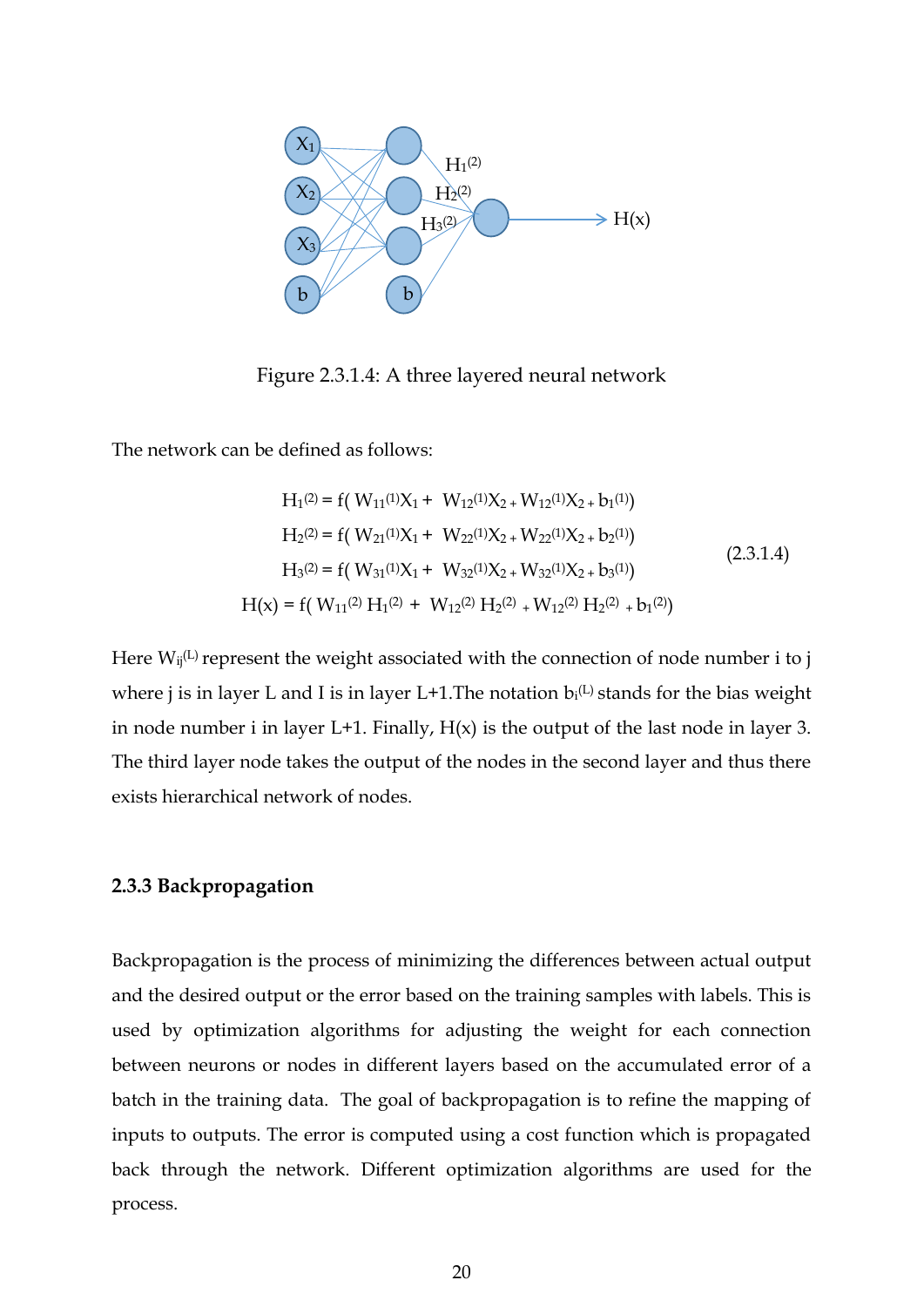#### <span id="page-20-0"></span>**2.3.4 Optimization Algorithm**

As stated earlier, the weights associated with the connections between the nodes in different hierarchical layers decide the strength of the relationship between the inputs and outputs. The target is to minimize the error. An error occurs when an input does not produce the desired output. In supervised learning, the system is trained with data were for each input the correct output is known. In the optimization process, the weights are varied to minimize the error based on the given samples during the training. It is also necessary that the optimization do not over-fit to the training data and can generalize well for the unseen test data. The objective of an optimizer is to get to the minimum point of the error curve for different weights. There are different optimization techniques such as Stochastic Gradient Descent, Limited memory BFGS, Conjugate Gradient and so on [12]. For our experiment, Adam, a stochastic optimization method was used which combines the advantages of two popular methods AdaGrad and RMSProp. This technique was first introduced in 2014 [13]. It takes the following parameters:

- **Learning rate**: A floating point value. The learning rate.
- **beta1**: A float value or a constant float tensor. The exponential decay rate for the 1st moment estimates.
- **beta2**: A float value or a constant float tensor. The exponential decay rate for the 2nd moment estimates.
- **epsilon**: A small constant for numerical stability. Float >= 0. Fuzz factor.

#### <span id="page-20-1"></span>**2.3.4 The Cost Function**

As mentioned before, the system minimizes the error iteratively by varying the weight with an optimization technique. A way of generalizing this process by not overfitting it to the training set is using cost function. It is a measure of how good a neural network does based on the training samples. For the experiment, softmax cross entropy with logits were used. It measures the probability error in discrete classification where each sample can belong to exactly one class.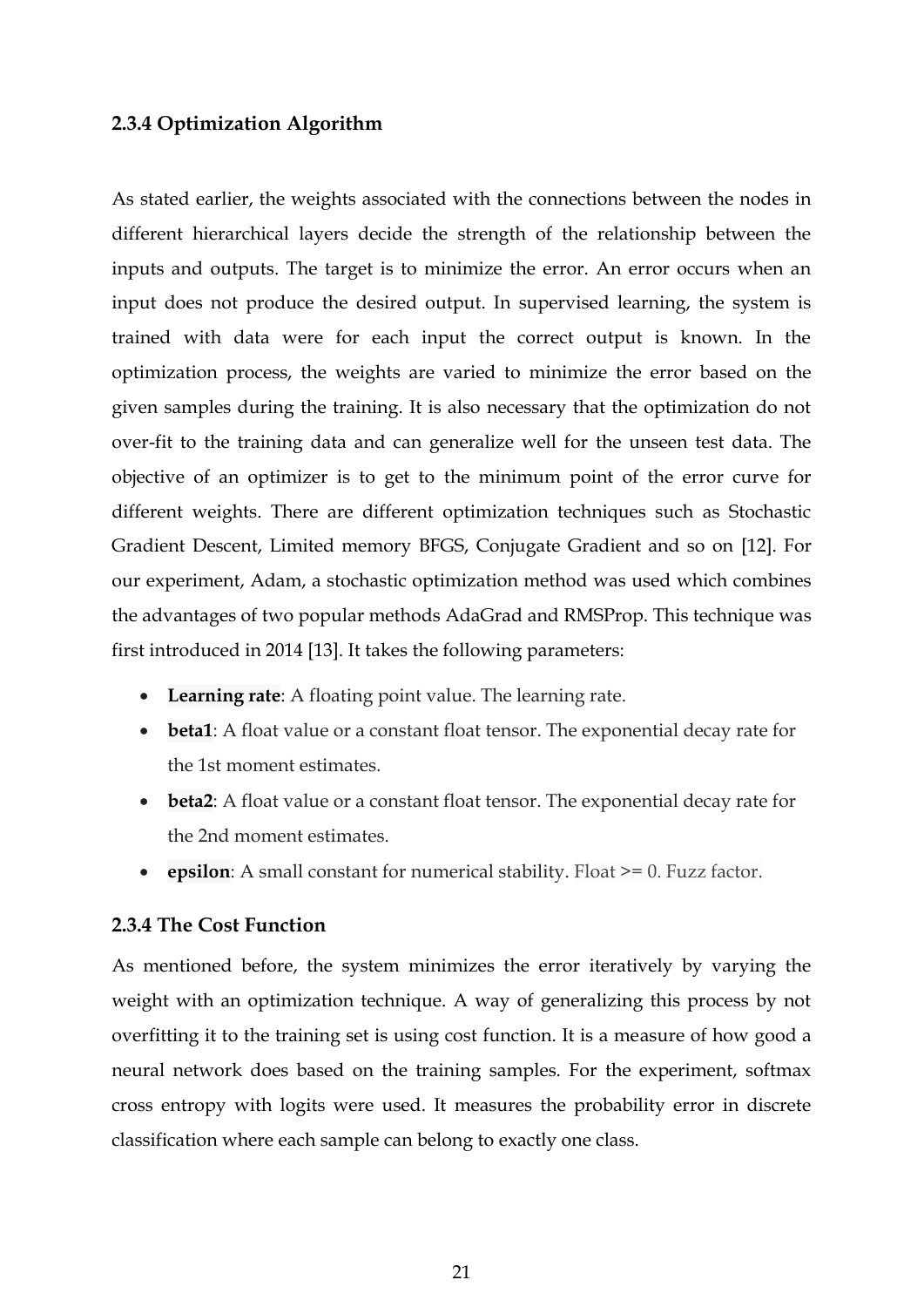#### <span id="page-21-0"></span>**2.3.5 Specifications for the experiment**

The Deep neural network used for the experiment has total four layers including an input layer, an output layer and three hidden layers. Each hidden layer had 1500 nodes. For the cost function, softmax cross entropy with logits was used and for optimizer Adam optimizer[29] was used.

#### <span id="page-21-1"></span>**2.4 Hidden Markov Model with Gaussian Emission**

Hidden Markov Models have been successfully used for time varying sequences such as audio signal processing. The underlying idea behind the Hidden Markov Model is that, it models sequences with discrete states. The way this maps to the problem of speech recognition is, during the feature extraction process, speech signals are transformed into features of discrete time slices or frames. Therefore there are a finite number of frames in a particular word. When a particular sequence of features is given, the model can yield the probability of that sequence being a certain word. Here, the phonemes i.e. the distinct units of sound that can be produced are discrete states and the sequences of MFCCs which represent the uttered word are observations. The probability of observing MFCC sequences given the state is performed using Gaussian Emissions.

The details [30] of how it works are stated below:

Hidden Markov Model is a probabilistic model which can produce a sequence of observation X by a sequence of hidden states Z. It is generated by a probabilistic function associated with each state.

An HMM is usually represented by  $\lambda$  where  $\lambda = (A, B, \Pi)$ . It can be defined by the following parameters:

 $O = \{o_1, o_2, \ldots, o_m\}$ . This is an output observation sequence. For speech recognition, this represents the MFCC feature vectors.

 $\Omega = \{1, 2, \ldots, N\}$ . This is a set of states. For speech recognition, it is the phoneme labels.

 $A = \{a_{ij}\}\$ . This is the transition probability matrix. It represents the probability associated with transition from state i to state j.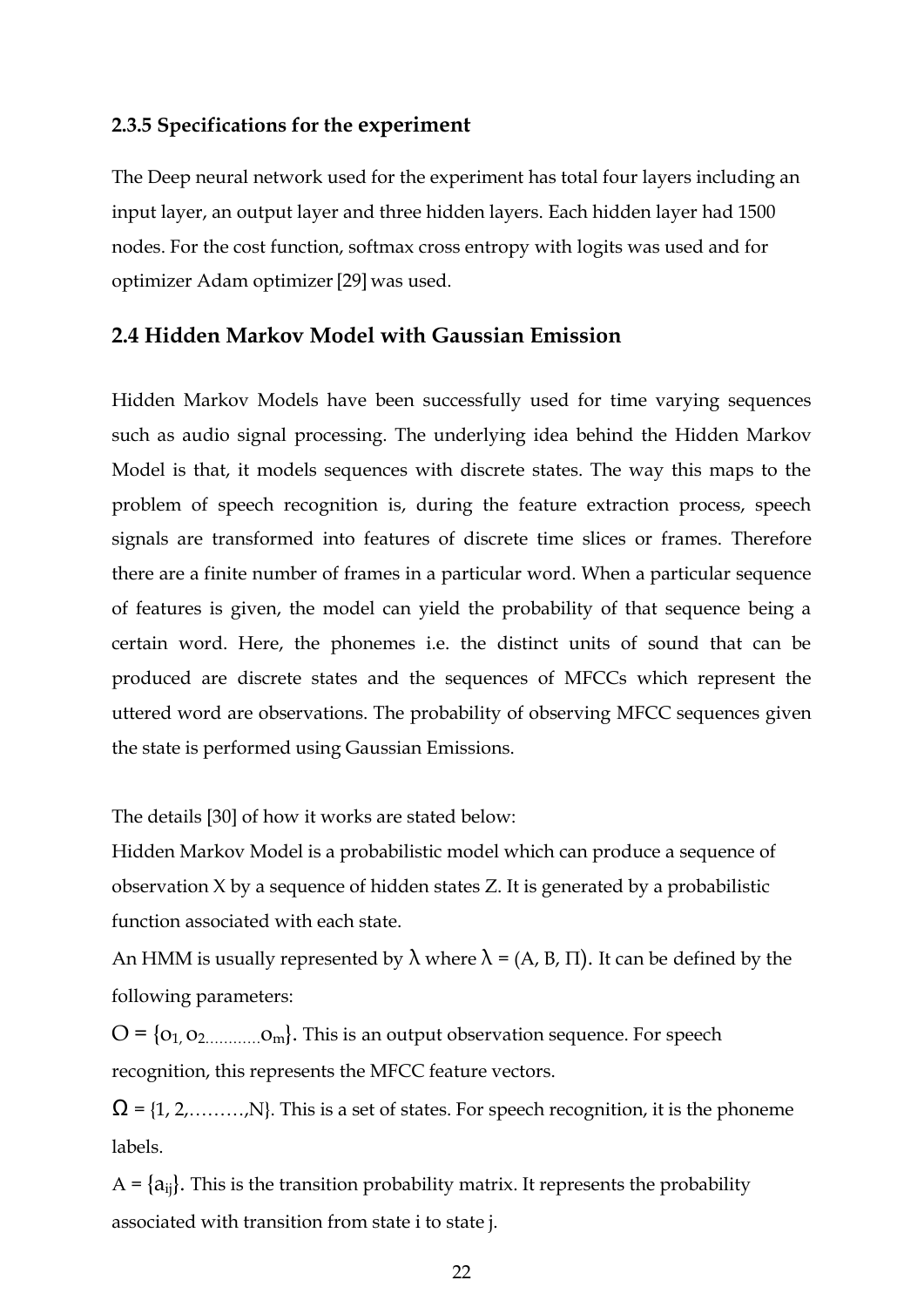$B = \{b_i(k)\}\$ . It is the output probability, i.e. the probability of emitting a certain observation  $o_k$  in the state i.

 $\Pi$  = Start probability vector.

There are three basic problems for HMM:

- 1. Estimating the optimal sequence of states given the parameters and observed data.
- 2. Calculating the likelihood or probability of a data given the parameters and observed data  $P(O | \lambda)$ .
- 3. Adjusting the parameters given the observed data so that  $P(O | \lambda)$  is maximized.

For isolated word recognition, for each word in the vocabulary, a separate N-state HMM is designed. For each word, the model is trained with feature sequences (MFCCs) of multiple utterances of a single word by different people. This is represented by problem 3 which is estimating the optimal model parameters. The solution is manifested by problem 1. Here, the frames of each word in the vocabulary (as described under feature extraction) are a state and the properties of the model are evaluated based on the corresponding MFCCs that led to that observation. Word recognition is performed by solution to problem 2 where the likelihood of an observed sequence of MFCC is calculated given the model parameters.

#### <span id="page-22-0"></span>**2.4.1 Estimating the parameters**

The solution to problem 3 is the most difficult one since there is no analytical method to maximize the probability in the training data. The idea is to estimate the model parameters so that  $P(O \mid \lambda)$  is maximized for the training observations. The optimal Gaussian mixture parameters for a given set of observations can be chosen such that the probability reaches maxima by using the Baum-Welch algorithm or Expectation Maximization (EM) algorithm [31]. It is a gradient based optimization method which is likely to converge at the local maxima.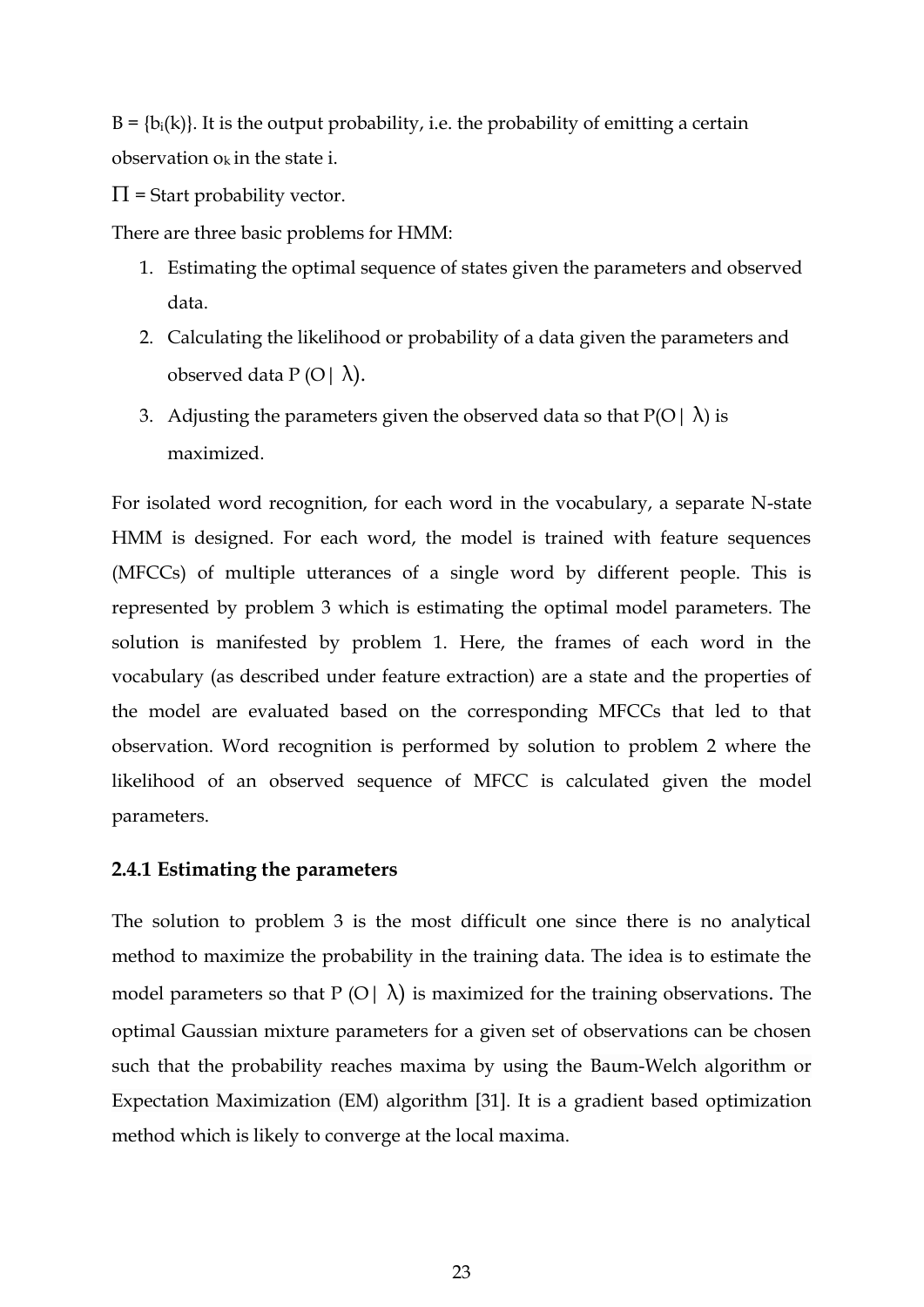#### <span id="page-23-0"></span>**2.4.2 Decoding**

Estimating the state sequence S given an observation sequence X and the model  $\lambda$  is done using the Viterbi algorithm [32]. It is a formal technique for finding the best state sequence based on dynamic programming method [30].

### <span id="page-23-1"></span>**2.5 Experiments on Prodorshok I**

#### <span id="page-23-2"></span>**2.5.1 Dataset Description**

The dataset consists of recordings of single utterances of 30 Bengali words by 35 native speakers in Dhaka, totaling 1050 voice samples. The word set has been specifically constructed to be used in systems that implement hands-free selection and navigation of digital interfaces. It includes Bengali words for 10 digits (0 to 9), 10 directional words (East West, North and South, up, down, left, right, forward, backward) and 10 positional words (First to tenth). See Appendix 8.1 for a full list of words.

### <span id="page-23-3"></span>**2.5.2 Preparing the Dataset for Experimentation**

In order to prepare the dataset for experimentation, the following steps were undertaken:

- **i.** 30% of the dataset was reserved for testing, the remaining 70% was separated to be used for training the HMM-GMM and DNN classifiers.
- **ii.** A copy of the training dataset was augmented by including pitch-shifted variations of the word set. We chose a -3% shift in pitch because anything more than that lead to loss in comprehension.
- **iii.** A third set of data, including voice samples from a single speaker was created in order to test accuracy levels in speaker-dependent systems.

#### <span id="page-23-4"></span>**2.5.3 Running the Classifiers**

Once the dataset was prepared, the two different classifiers, HMM-GMM and DNN were tested on the speaker dependent and a speaker independent systems. Further tests were conducted on the augmented version of the speaker-independent system. The intention was to evaluate the performance of the classifiers and the effect of data augmentation on accuracy levels.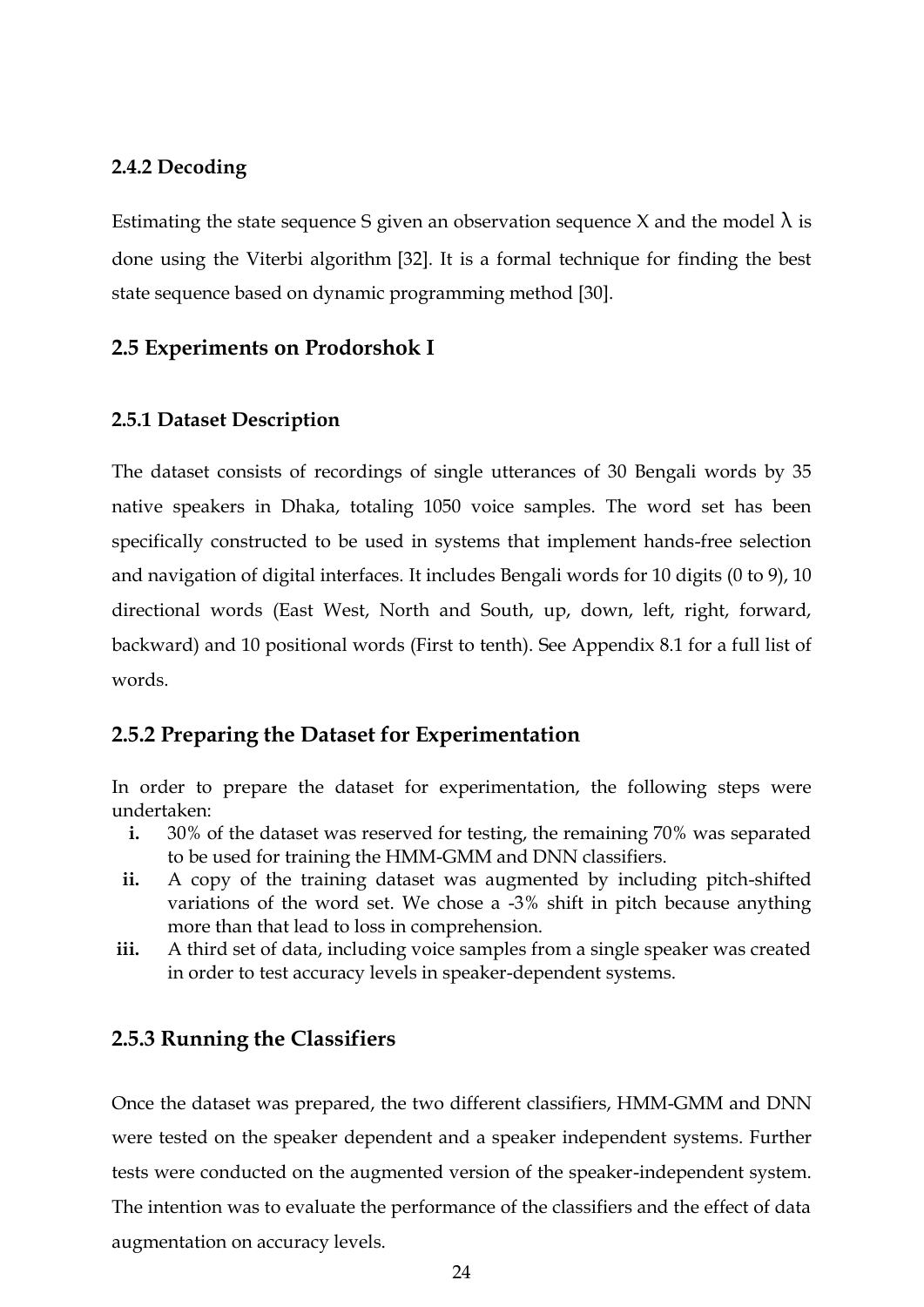# <span id="page-24-0"></span>**3. Results**

The experiments show that, in the speaker independent system without augmentation, the accuracy of prediction for both the classifiers are quite low. After data-augmentation, the performance of the HMM-GMM model increased by 6.12% and that of the DNN by 7.65%. The overall performance however was better with the HMM-GMM model. On the speaker dependent system, the performance of the HMM-GMM model is quite high with an accuracy level of 96.67%. The performance score for DNN for speaker independent system is comparatively lower, at 47.84% with augmentation and 40.19% without. Further experiments show a positive correlation between the number of utterances per word and the accuracy level.

# <span id="page-24-1"></span>**3.1 Average Percentage Accuracy Levels**

Each sub-category in Table 1 denotes the average accuracy score that were derived from three consecutive runs of a particular classifier. These results are presented visually in figure 3.1.1. A detailed list of words are provided in Appendix 8.1

|                            |                             | Classifier    |        |
|----------------------------|-----------------------------|---------------|--------|
|                            |                             | $HMM-GMM$ (%) | DNN(%) |
| Speaker Independent System | With Augmentation           | 56.28         | 47.84  |
|                            | <b>Without Augmentation</b> | 50.07         | 40.19  |
| Speaker Dependent System   | 96.67                       | 43.75         |        |

Table 3.1.1: Average Accuracy Levels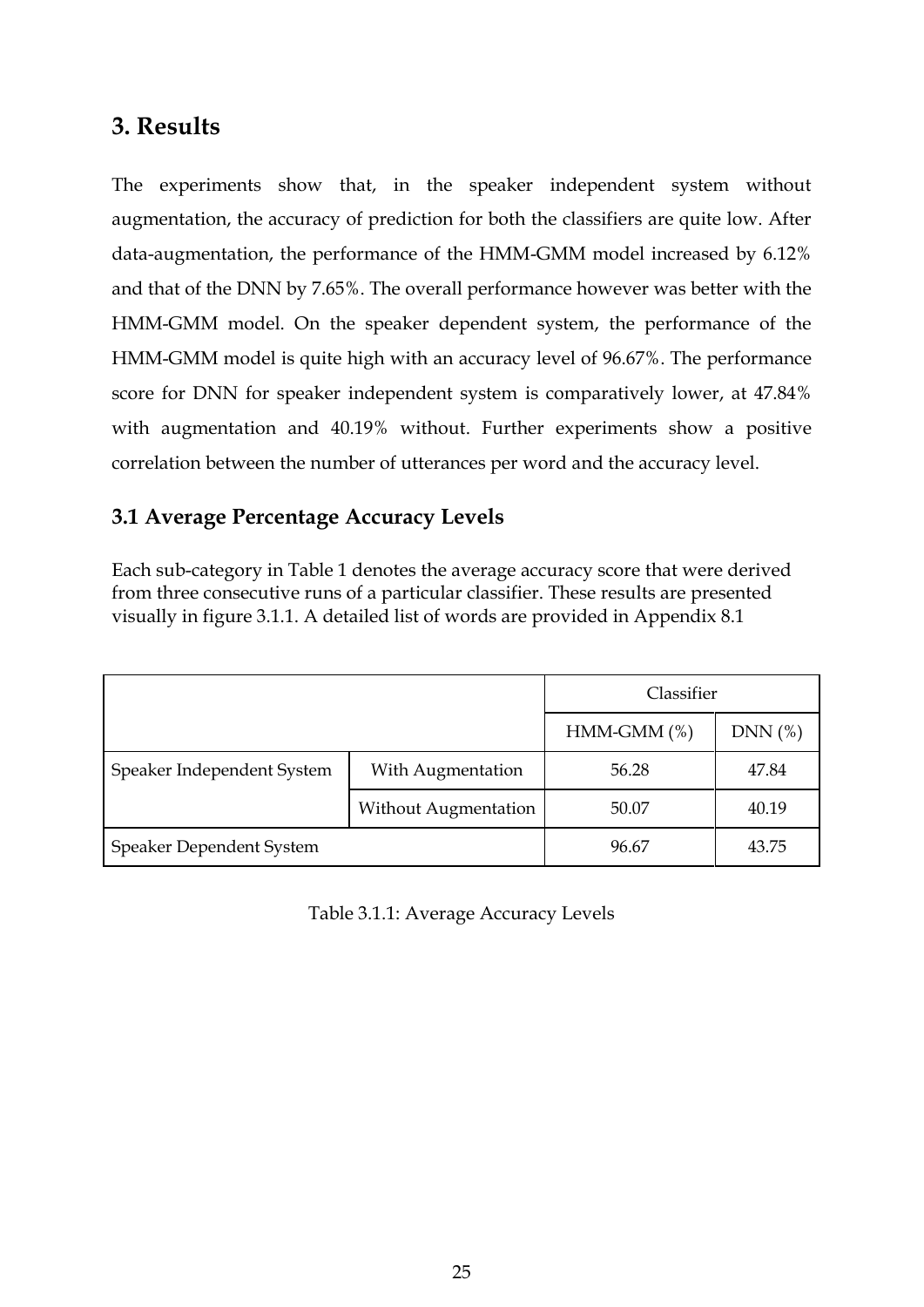

Figure 3.1.1: Effects of Augmentation on Accuracy Level

# <span id="page-25-0"></span>**3.2 Correlation between Utterances per Word and Accuracy Level**

Table 2 lists how accuracy levels derived from each classifier varied as the number of utterances for each word varied. These results are presented visually in figure 3.2.1.

| Number of Utterances per Word |                |       | Classifier    |        |
|-------------------------------|----------------|-------|---------------|--------|
| Total                         | Test           | Train | $HMM-GMM$ (%) | DNN(%) |
| 10                            | 3              | 7     | 34.93         | 21.53  |
| 15                            | $\overline{4}$ | 11    | 35.38         | 22.89  |
| 20                            | 6              | 14    | 36.97         | 28.57  |
| 25                            | 7              | 18    | 41.00         | 31.65  |
| 30                            | 9              | 21    | 50.75         | 34.63  |
| 35                            | 10             | 25    | 52.51         | 40.19  |

Table 3.2.1: Number of Utterances per Word and Accuracy Level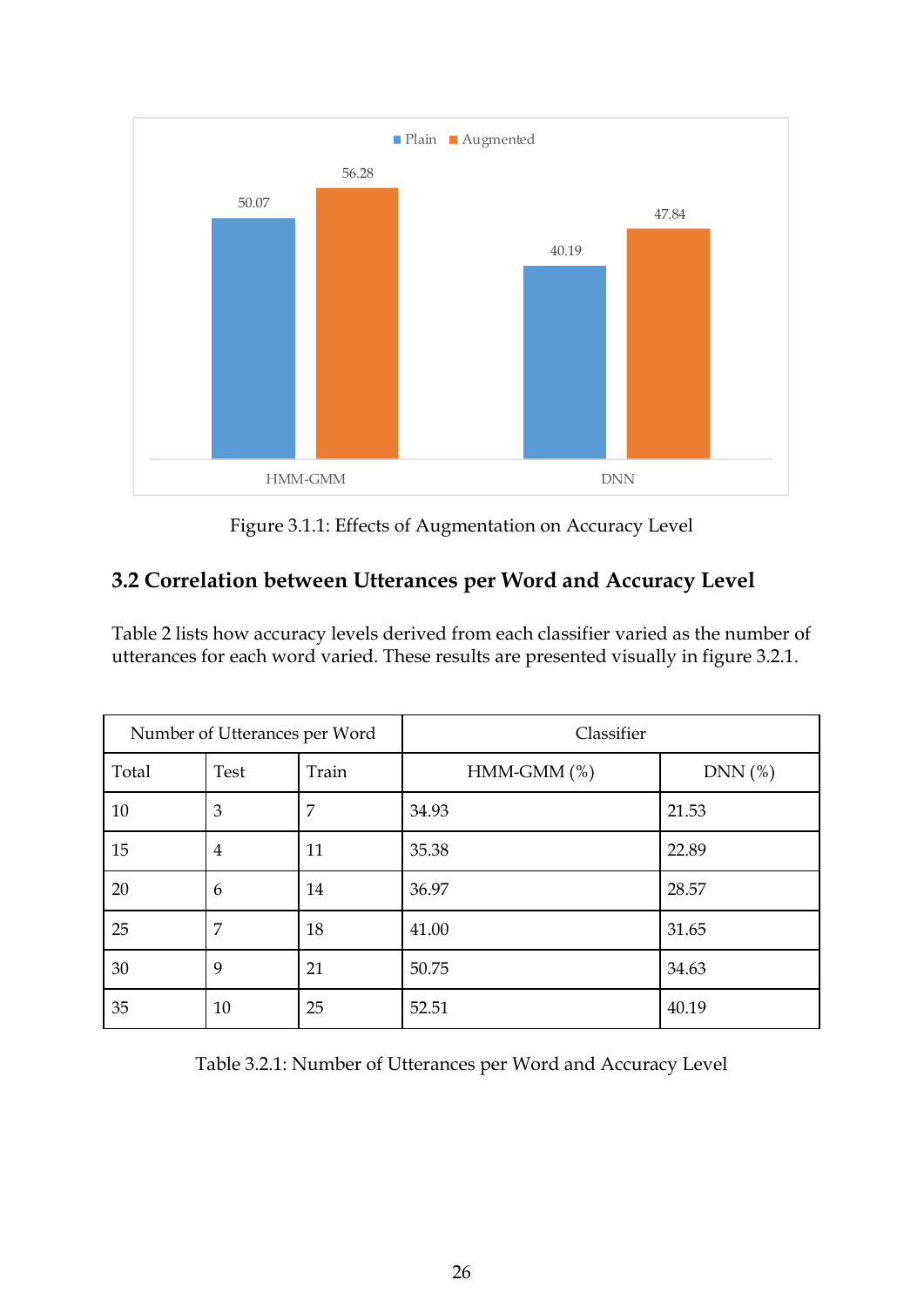

These results can also be visualized using a grid of confusion matrices as shown in Figure 3.2.2. These are matrices of true labels versus predicted labels. The higher the accuracy, the greater the number values that lie on the diagonal.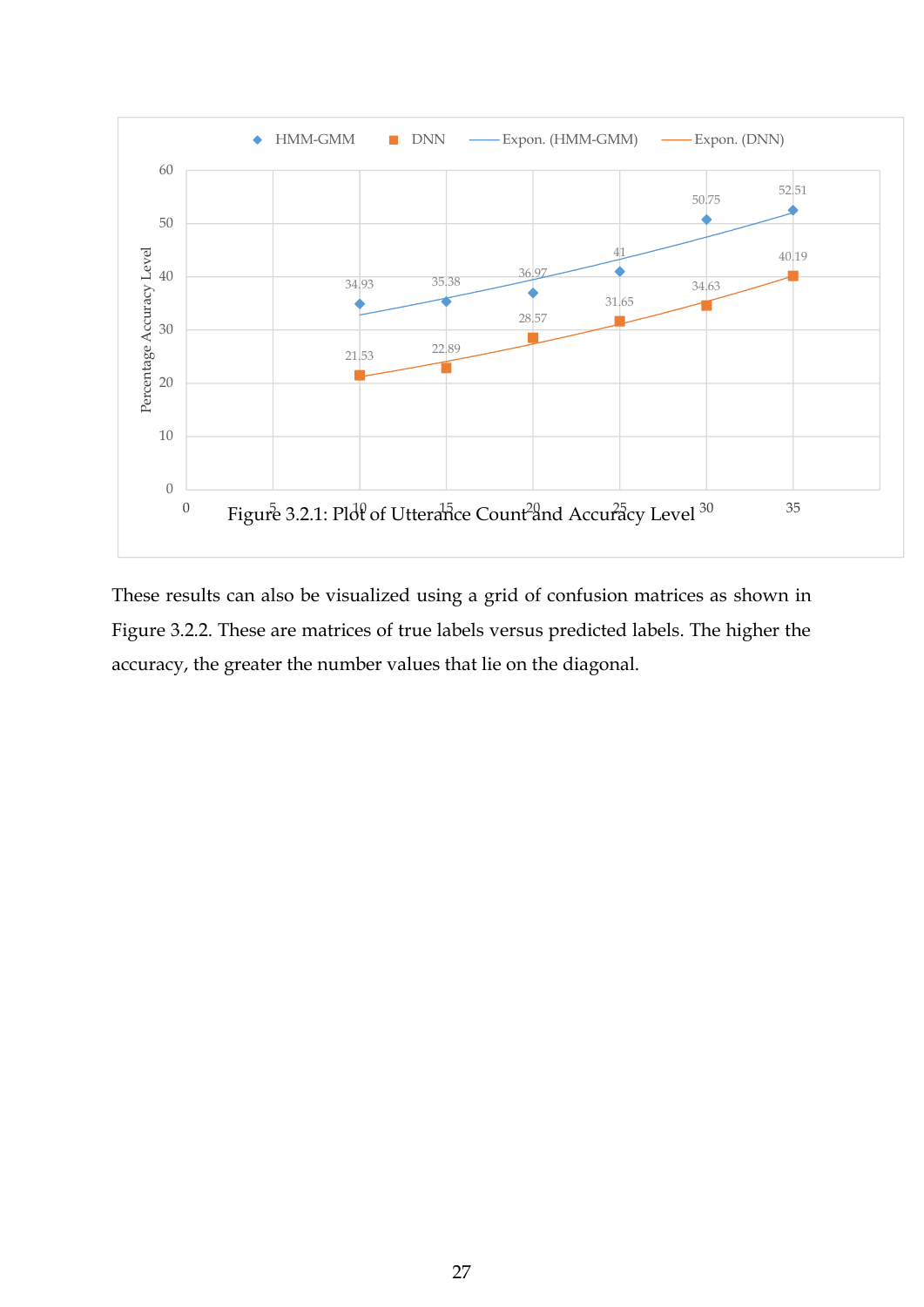

10

 $\overline{2}$ 

Figure 3.2.2: Confusion Matrices

INCREASING UTTERANCE COUNT NCREASING UTTERANCE COUNT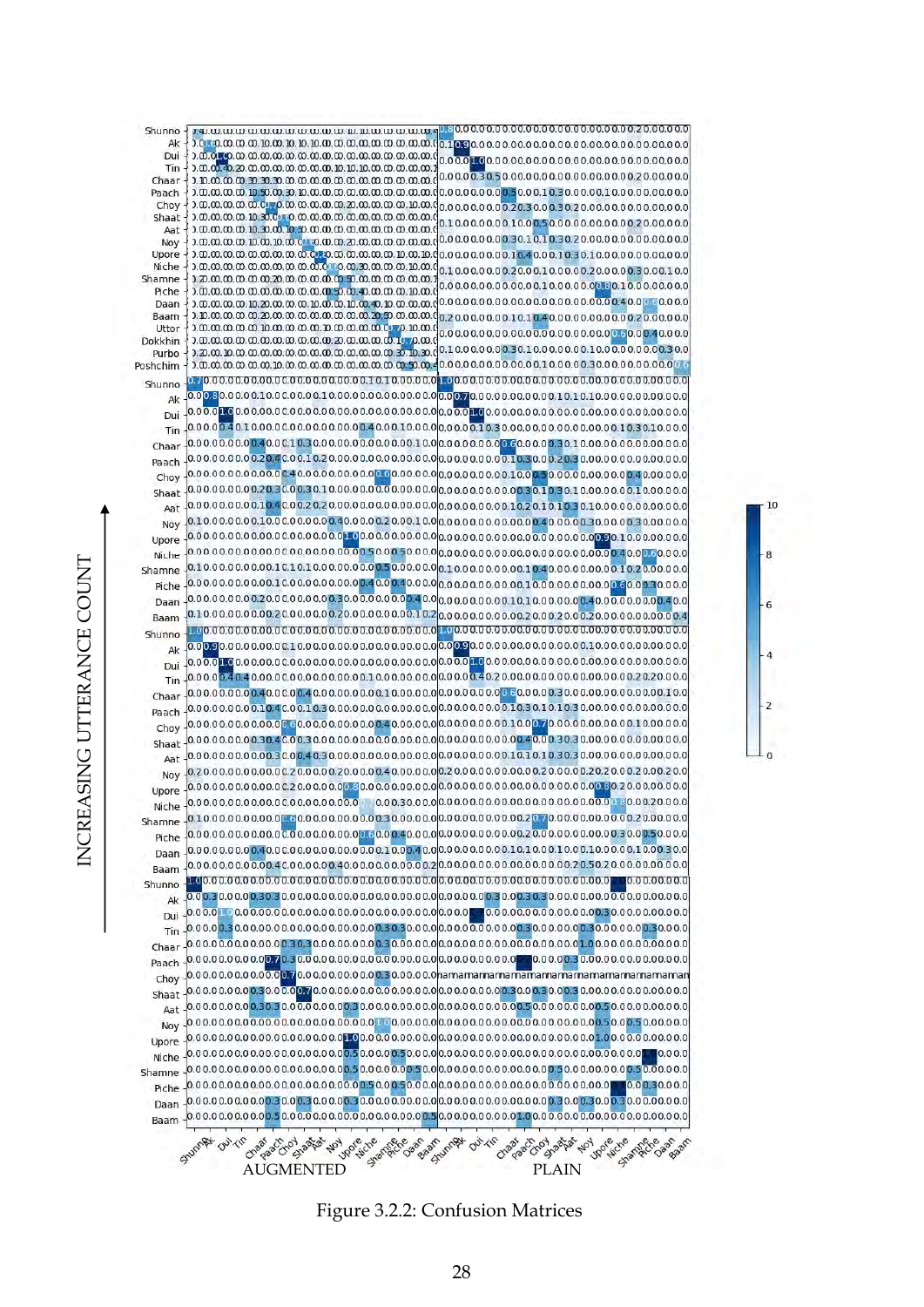### <span id="page-28-0"></span>**4. Discussion**

The two classifiers we have used are both based on tried and tested acoustic models. Yet, owing to the intrinsic acoustic variability in sound signals spoken by multiple speakers, accuracy levels for speaker-independent systems have been below 60%. The size of the corpus and the sparseness of our training data are what likely affected the performance of the classifiers. Judging by the experimental results summarized in Table 3.2.1, there appears to be a clear positive correlation between utterance count and accuracy levels. As such, expanding the current dataset to incorporate higher number of utterances per word will likely solve this issue.

Despite these limitations of working with a sparse dataset, experimental results summarized in Table 3.1.1 indicate that improvements can be made by augmenting the data the through simple measures. This observation is likely due to the fact that these simple measures such as a change in pitch or length of spoken signals help overcome data sparsity. It does this by including speech signals that have been transformed enough to mimic utterances by more people, thereby improving performance.

Results pertaining to speaker-dependent systems have been very promising, yielding accuracy levels averaging at 96.67% when using the HMM-GMM based classifier. Quite interestingly, the DNN classifier showed only negligible improvements. Judging by the trend depicted in Figure 3.2.1, it is fairly clear that an increase in utterance count is likely to improve accuracy levels. However, whether or not the rate of these improvements will be sufficient for tangible increases in reliability remains unclear, since both trend lines appear to be roughly parallel. Such questions can only be answered through further empirical analysis involving a larger dataset.

Based on the observations above, we can make the following recommendations to anyone who is interested in utilizing Prodorshok I in their own projects: (i) Prodorshok I in its current form can already be used to design highly reliable speaker-dependent systems, and (ii) observations from the upward sloping trend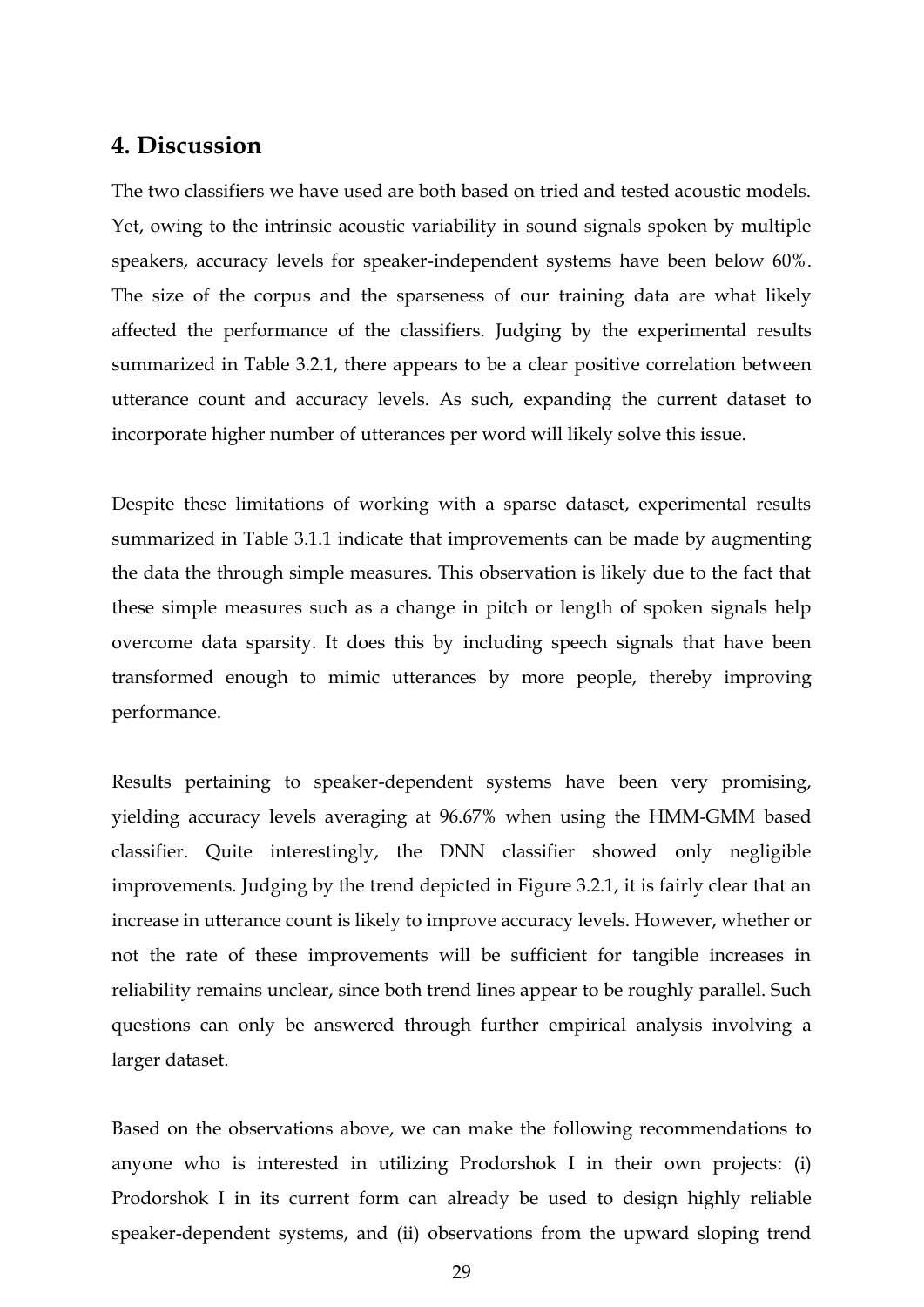lines in Figure 3.2.1 give us hope of further improvements in speaker-independent systems if Prodorshok I is expanded.

# <span id="page-29-0"></span>**5. Concluding Remarks**

In this thesis, we addressed the problem of recognizing isolated words in Bengali using two classification algorithms that use HMM-GMM and DNN based acoustic modeling. One of the main contributions of our work is the creation of *Prodorshok 1,* the preprocessed, ready to use dataset of isolated Bengali words related to navigation and position. Using a data augmentation technique that relies upon a simple pitch shift, we have shown that tangible improvements in speech recognition accuracy levels can be achieved even in small datasets.

### <span id="page-29-1"></span>**6. Future Work**

It will be interesting to explore the performance of our dataset when using additional hybrid classifiers such as DNN-HMM. This could potentially address some of the discrepancies we faced when using classification algorithms relying on singular acoustic modeling techniques. Furthermore, it would be useful to see if the trend lines depicted in Figure 3.2.1 hold and if the two trend lines diverge, converge or intersect as the increase in utterance count is continued. Empirical analysis of this nature relies upon the availability of more data. Hence, there is a need for further expansions of our dataset to incorporate a larger vocabulary size and an increased variation in speech for every word for more in-depth analysis.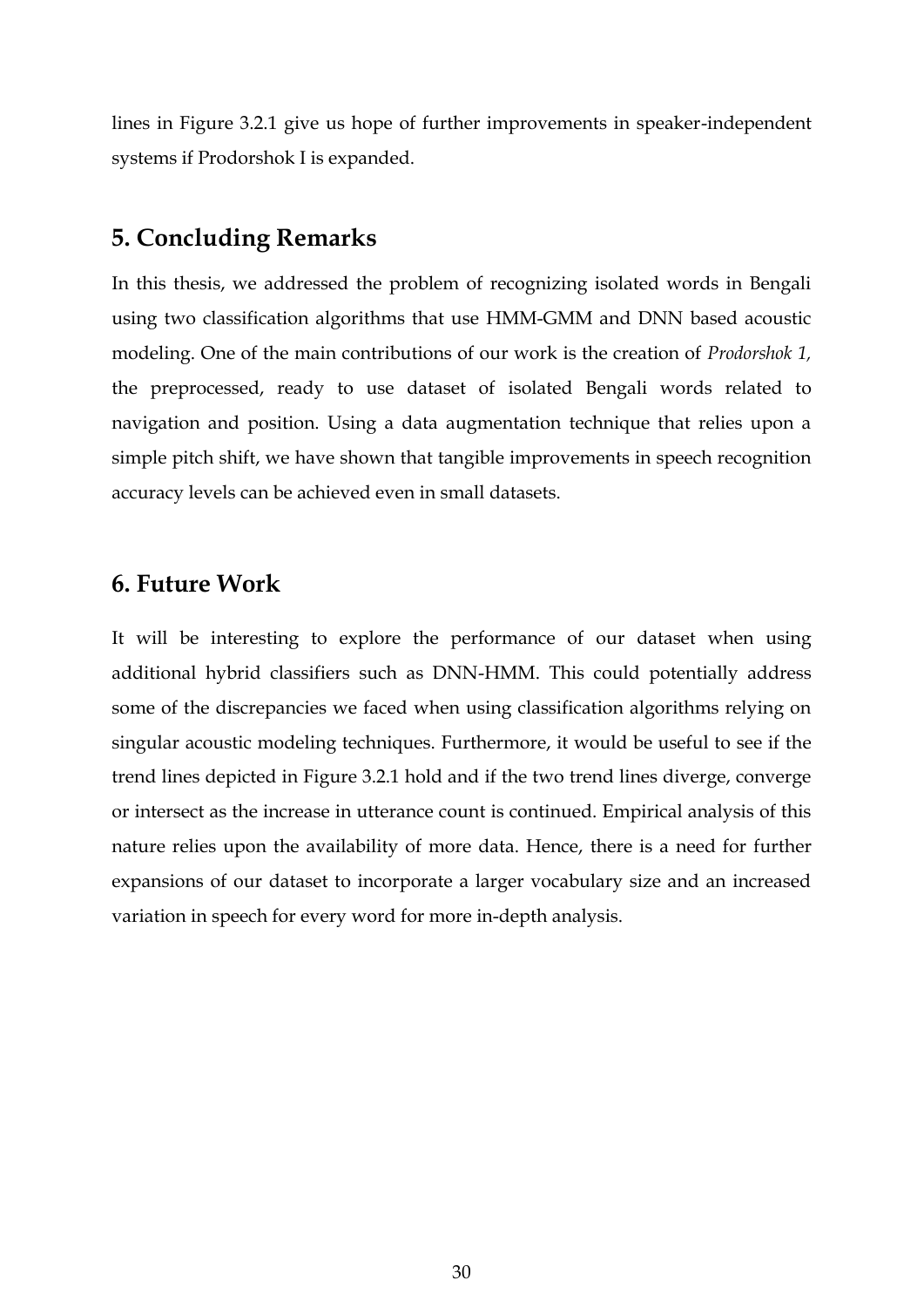# <span id="page-30-0"></span>**7. References**

- [1] B. Dineen, "Prevalence and causes of blindness and visual impairment in Bangladeshi adults: results of the National Blindness and Low Vision Survey of Bangladesh", British Journal of Ophthalmology, vol. 87, no. 7, pp. 820-828, 2003
- [2] K. H. Davis, R. Biddulph, and S. Balashek, "Automatic Recognition of Spoken Digits," The Journal of the Acoustical Society of America, vol. 24, no. 6, pp. 637–642, Nov. 1952.
- [3] H. F. Olson and H. Belar, Phonetic Typewriter, J. Acoust. Soc. Am., Vol. 28, No. 6, pp. 1072-1081, 1956.
- [4] J. W. Forgie and C. D. Forgie, Results Obtained from a Vowel Recognition Computer Program, J. Acoust. Soc. Am., Vol. 31, No. 11, pp. 1480-1489, 1959.
- [5] J. Suzuki and K. Nakata, Recognition of Japanese Vowels—Preliminary to the Recognition of Speech, J. Radio Res. Lab, Vol. 37, No. 8, pp. 193-212, 1961.
- [6] J. Sakai and S. Doshita, The Phonetic Typewriter, Information Processing 1962, Proc. IFIP Congress, Munich, 1962.
- [7] B. Lowerre, The HARPY Speech Understanding System, Trends in Speech Recognition, W. Lea, Editor, Speech Science Publications, 1986, reprinted in Readings in Speech Recognition, A. Waibel and K. F. Lee, Editors, pp. 576-586, Morgan Kaufmann Publishers, 1990.
- [8] B. H. Juang and L. R. Rabiner, "Automatic Speech Recognition A Brief History of the Technology Development," Elsevier Encyclopedia of Language and Linguistics, pp. 1–24, 2005.
- [9] B. Das, S. Mandal and P. Mitra, *Shruti Bengali Bangla ASR Speech Corpus*. [online] Available at: http://cse.iitkgp.ac.in/~pabitra/shruti\_corpus.html [Accessed 19 Aug. 2017].
- [10] S. Mandal et al. "Developing Bengali Speech Corpus for Phone Recognizer Using Optimum Text Selection Technique," Proc. Conf. Asian Language Processing (IALP), 2011 pp.268-271, 2011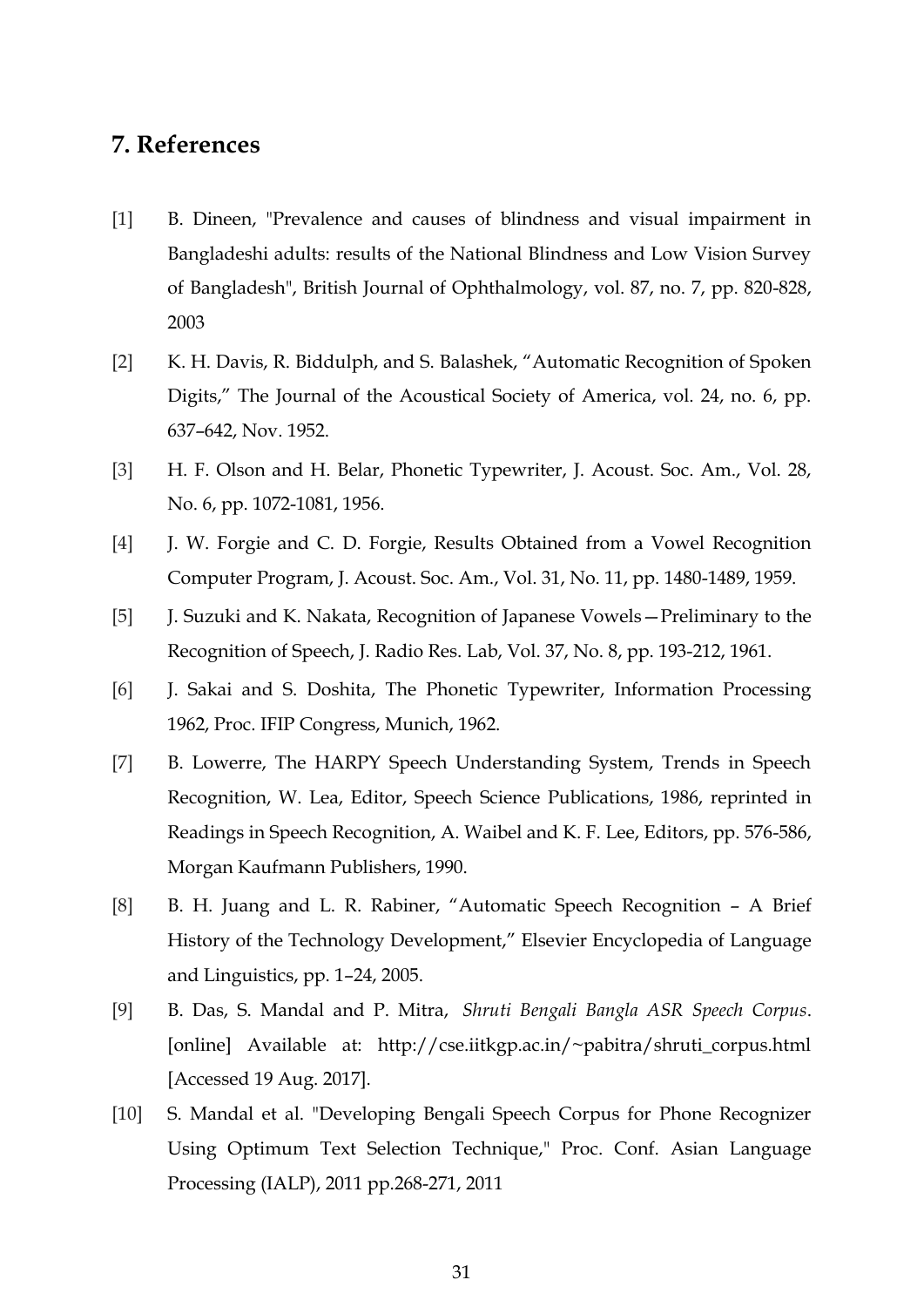- [11] B. Das, S. Mandal and P. Mitra, "Bengali speech corpus for continuous automatic speech recognition system," Proc. Conf. Speech Database and Assessments (Oriental COCOSDA), pp.51-55, Taiwan, 2011
- [12] B. Das, S. Mandal and P. Mitra, "Shruti-II: A vernacular speech recognition system in Bengali and an application for visually impaired community," in Students' Technology Symposium (TechSym), 2010 © IEEE. doi: 10.1109/TECHSYM.2010.5469156
- [13] A. Mohanta and U. Sharma, "Bengali speech emotion recognition" in Computing for Sustainable Global Development (INDIACom), 2016 © IEEE
- [14] T. Bhowmik, S. K. D. Mandal, "Deep neural network based phonological feature extraction for Bengali continuous speech" in Signal and Information Processing (IConSIP), 2016 © IEEE. doi: 10.1109/ICONSIP.2016.7857491
- [15] S. Basu et al., The noisy Bangla handwritten digit dataset. [online] Available at: http://csc.lsu.edu/~saikat/noisy-bangla/ [Accessed 20 Aug. 2017].
- [16] C. Adak ; B. B. Chaudhuri and M. Blumenstein, "Offline Cursive Bengali Word Recognition Using CNNs with a Recurrent Model" in Frontiers in Handwriting Recognition (ICFHR), 2016© IEEE. doi: 10.1109/ICFHR.2016.0086
- [17] P. Mermelstein, "Distance measures for speech recognition, psychological and instrumental," in Pattern Recognition and Artificial Intelligence, C. H. Chen, Ed., pp. 374–388. Academic, New York, 1976
- [18] S.B. Davis, and P. Mermelstein (), "Comparison of Parametric Representations for Monosyllabic Word Recognition in Continuously Spoken Sentences," in IEEE Transactions on Acoustics, Speech, and Signal Processing, Vol.28, No. 4 1980, pp. 357–366.
- [19] X. Huang, A. Acero, and H. Hon. Spoken Language Processing: A guide to theory, algorithm, and system development. Prentice Hall, 2001.
- [20] M. Xu et al, "HMM-based audio keyword generation". In Kiyoharu Aizawa; Yuichi Nakamura; Shin'ichi Satoh. Advances in Multimedia Information Processing – PCM 2004: 5th Pacific Rim Conference on Multimedia (PDF). Springer. ISBN 3-540-23985-5, 2004.
- [21] M. Sahidullah, G. Saha, "Design, analysis and experimental evaluation of block based transformation in MFCC computation for speaker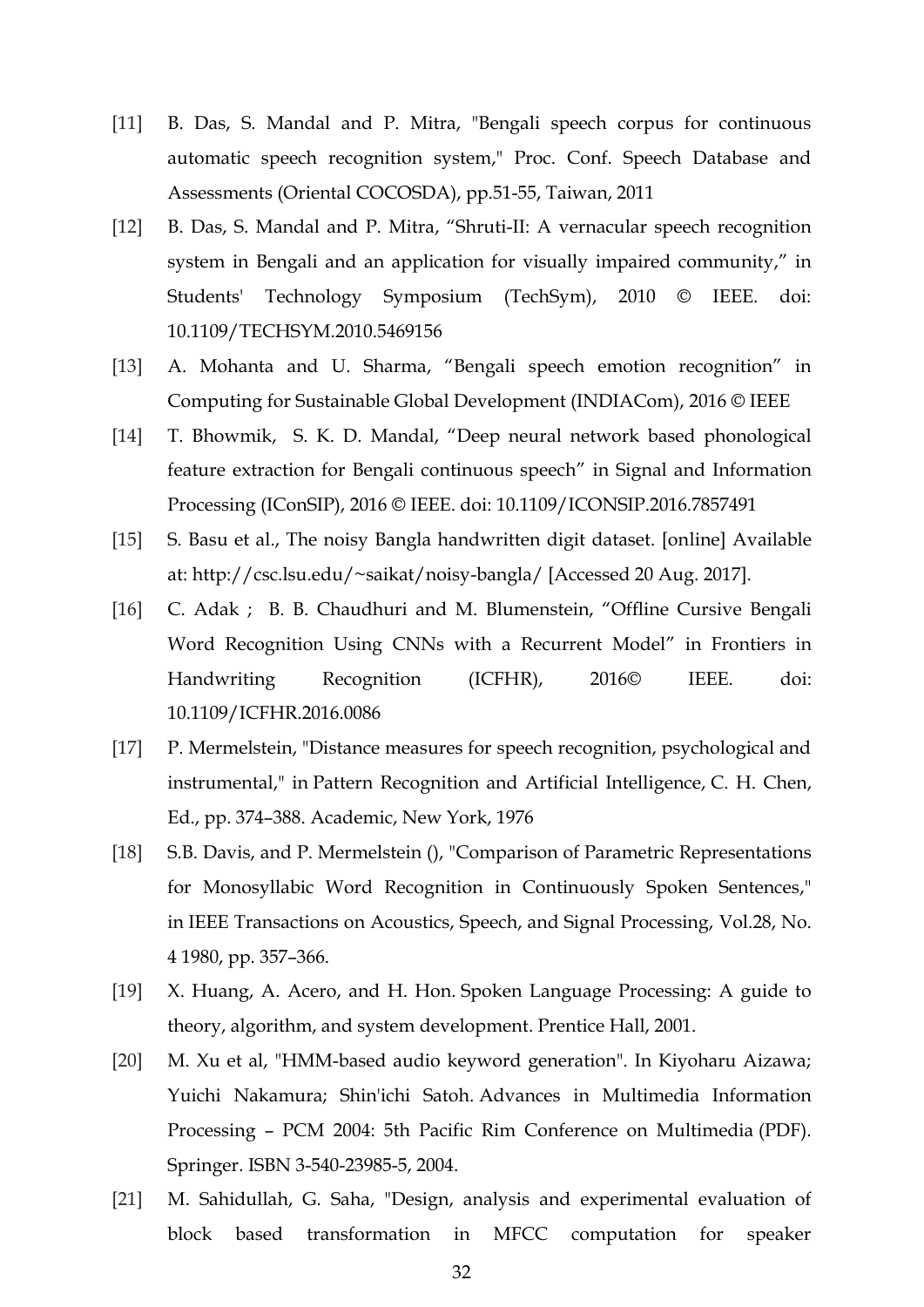recognition". Speech Communication. Vol. **54, No.** 4, 2012, pp. 543–565. [doi:](https://en.wikipedia.org/wiki/Digital_object_identifier)10.1016/j.specom.2011.11.004.

- [22] M. A. Nielsen, "Neural Networks and Deep Learning", Determination Press, 2015.
- [23] A. Zell, Simulation Neuronaler Netze 1st ed. Addison-Wesley, p. 73. ISBN 3- 89319-554-8.
- [24] G. Hinton et al., "Deep neural networks for acoustic modeling in speech recognition: The shared views of four research groups," Signal Processing Magazine, IEEE, vol. 29, no. 6, pp. 82–97, 2012
- [25] G. E. Dahl et al., "Context-dependent pre-trained deep neural networks for large-vocabulary speech recognition," Audio, Speech, and Language Processing, IEEE Transactions on, vol. 20, no. 1, pp. 30–42, 2012.
- [26] F. Seide, G. Li, and D. Yu, "Conversational speech transcription using contextdependent deep neural networks." in INTERSPEECH, 2011, pp. 437–440.
- [27] J. Han, C. Morag, "The influence of the sigmoid function parameters on the speed of backpropagation learning". In Mira, José; Sandoval, Francisco. From Natural to Artificial Neural Computation, 1995.
- [28] J. Ngiam et al., "On optimization methods for deep learning." Proceedings of the 28th international conference on machine learning (ICML-11). 2011.
- [29] D. Kingma and B. Jimmy, "Adam: A method for stochastic optimization," 2014.
- [30] L. R. Rabiner "A tutorial on hidden Markov models and selected applications in speech recognition," Proceedings of the IEEE 77.2, pp. 257-286, 1989.
- [31] Bilmes, Jeff A. "A gentle tutorial of the EM algorithm and its application to parameter estimation for Gaussian mixture and hidden Markov models." International Computer Science Institute 4.510 (1998): 126.
- [32] A. Viterbi, "Error bounds for convolutional codes and an asymptotically optimum decoding algorithm," IEEE transactions on Information Theory 13.2 1967, pp. 260-269.
- [33] A. G. Maher, R. W. Kind, J.G. Rathmell. A Comparison of Noise Reduction Techniques for Speech Recognition in Telecommunications Environments. In The Institution of Engineers Australia Communications Conference, Sydney, October, 1992.